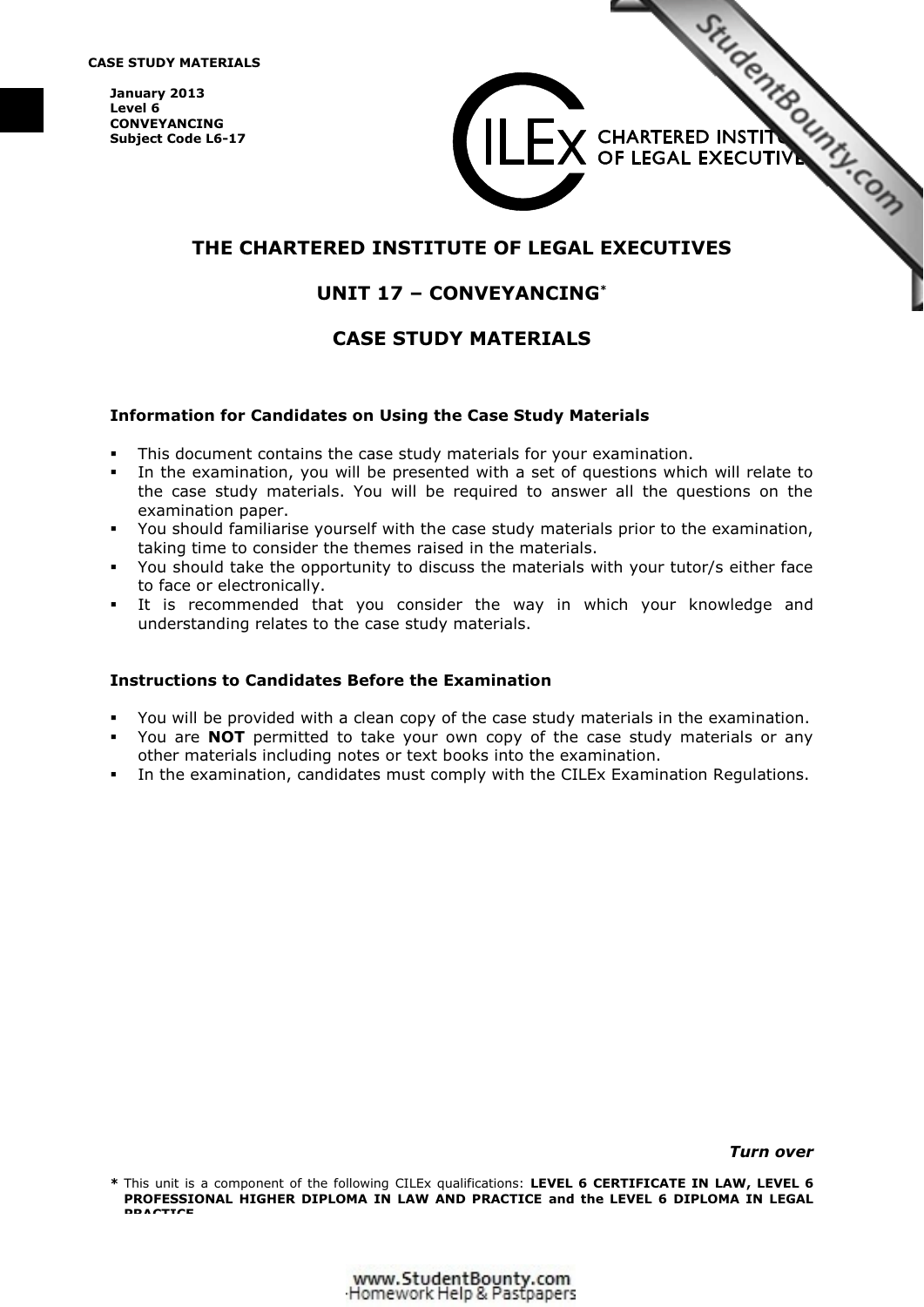# **ADVANCE INSTRUCTIONS TO STUDENTS**

SE STUDY MATERIALS<br>
You are a trainee lawyer in the firm of Kempstons of The Manor House, Bedford,<br>
The Manor House, Bedford,<br>
The Manor House, Bedford,<br>
The Manor House, Bedford,<br>
The Manor House, Bedford,<br>
The Manor Hous MK42 7AB. You have just started work in the Property Department and your supervising Chartered Legal Executive is Susan Shah.

Susan Shah acts for Robert Dillon in respect of his purchase of 18a New Street, Wigton, CA7 9AL. Susan has asked you to assist in actin[g on his behalf and has](http://www.studentbounty.com/)  sent you the following documents:

- **DOCUMENT 1** Memorandum from Susan Shah.
- **DOCUMENT 2** Estate Agent's memorandum of sale for 18a New Street, Wigton, CA7 9AL.
- **DOCUMENT 3** Official Copy of the Register and Filed Plan to 18a New Street, Wigton, CA7 9AL.
- **DOCUMENT 4** Correspondence from Messrs Smith and Co, solicitors acting for the seller.
- **DOCUMENT 5** The Replies to Enquiries of the Local Authority.
- **DOCUMENT 6** The Standard Conditions of Sale (5<sup>th</sup> edition).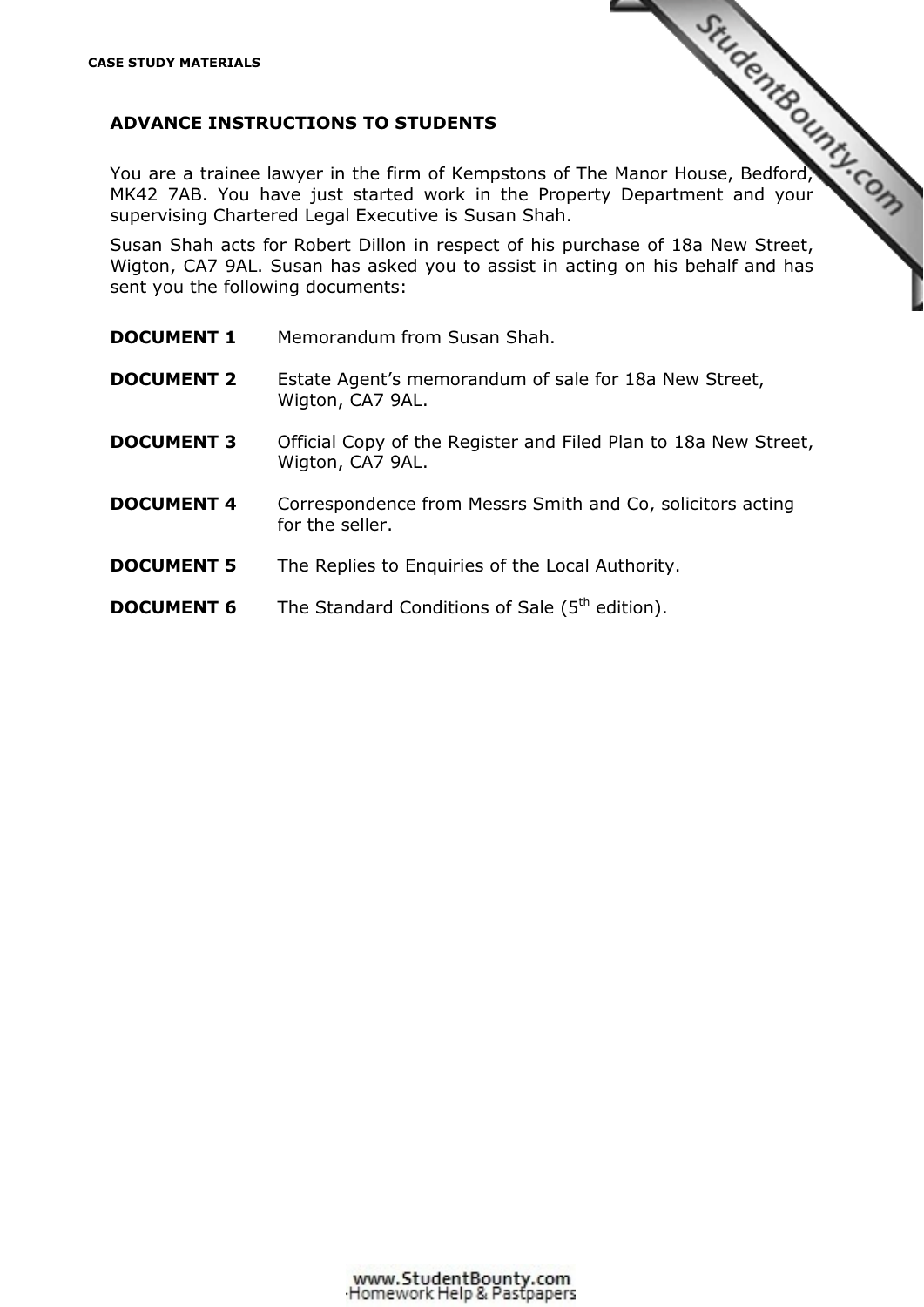# **MEMORANDUM**

**To:** Trainee Lawyer **From:** Susan Shah **SE STUDY MATERIALS**<br> **SUBJECT:**<br> **Subject:** Robert Dillon – Purchase of 18a New Street, [Wigton, CA7 9AL](http://www.studentbounty.com/) ("the<br>
Subject: Robert Dillon – Purchase of 18a New Street, Wigton, CA7 9AL ("the Property").

I act for Robert Dillon in relation to his proposed purchase of the Property. I would like you to assist me in acting in respect of his purchase.

Mr Dillon has had his offer of £253,000 accepted for the Property. I attach a copy of the estate agent's memorandum of sale for the Property (**Document 2**). Mr Dillon acquired a copy of the register and plan which he forwarded to me (**Document 3**).

I have received correspondence from the solicitors, Smith and Co, who are acting for the seller, a Jennifer Brown, (**Document 4**). Note they have not yet provided any other documentation.

I also attach the Replies to Enquiries of the Local Authority (**Document 5**).

I have received a copy of Mr Dillon's mortgage offer from the Cotswolds and Shires Building Society for a repayment mortgage with an advance of £150,000 with a term of 25 years. As you will note Mr Dillon sold his property through us about 6 months ago, is currently living with relatives, and has sufficient money from the proceeds of sale to fund the balance of the purchase price.

Apparently the client is keen to purchase the Property, as at the bottom of the back garden there is a large double garage which he intends to slightly extend so that he will be able to use it as a workshop and to keep one of the vehicles he uses for his business. Vehicular access to the garage is via Staples Lane and there is secondary access on foot through the back garden of 18a New Street, Wigton.

*Susan*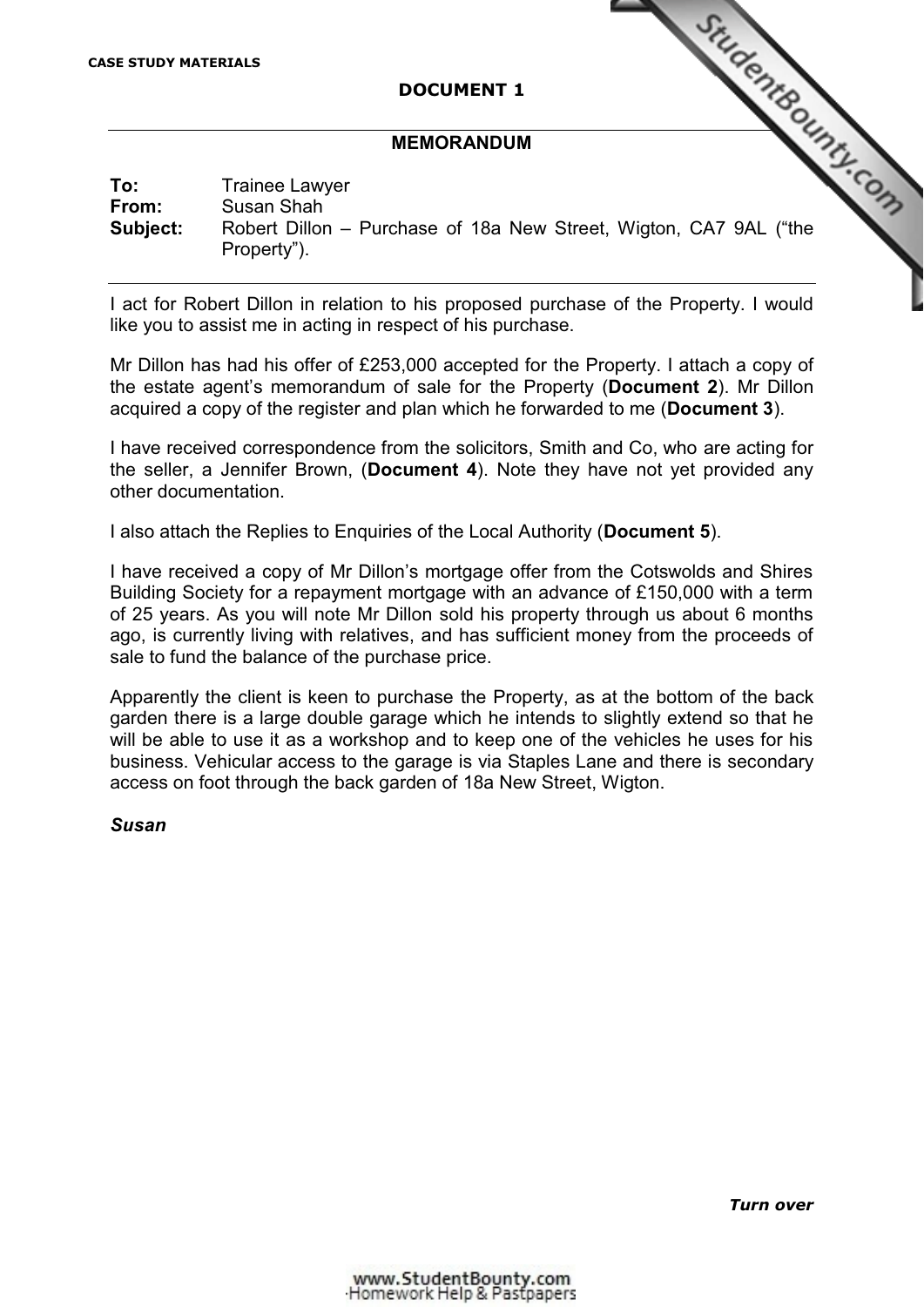# **ESTUDY MATERIALS**<br> **Estate Agent's Memorandum of Sale for 18a New Street, Wigton, CA7 9AL**

| <b>Property:</b> | 18a New Street, Wigton, CA7 9AL |  |
|------------------|---------------------------------|--|
|                  |                                 |  |

Tenure: Freehold

**Seller:** Jennifer Brown of 18a New Street, Wigton, CA7 9AL

Purchaser: Robert Dillon of 6 The Crescent, Carlisle, CA1 1QN

**Price:** £253,000

- **Seller's Lawyers:** Smith and Co, Solicitors, 13 The High Street, Wigton, CA7 9AK (ref JS/JBS1004)
- **Buyer's Lawyers:** Kempstons Solicitors, Kempston Manor, Bedford, MK42 7AB (ref SS/RD/P002)
- **Additional Information:** The purchase price includes all curtains, carpets, light fittings and a shed located in the rear garden.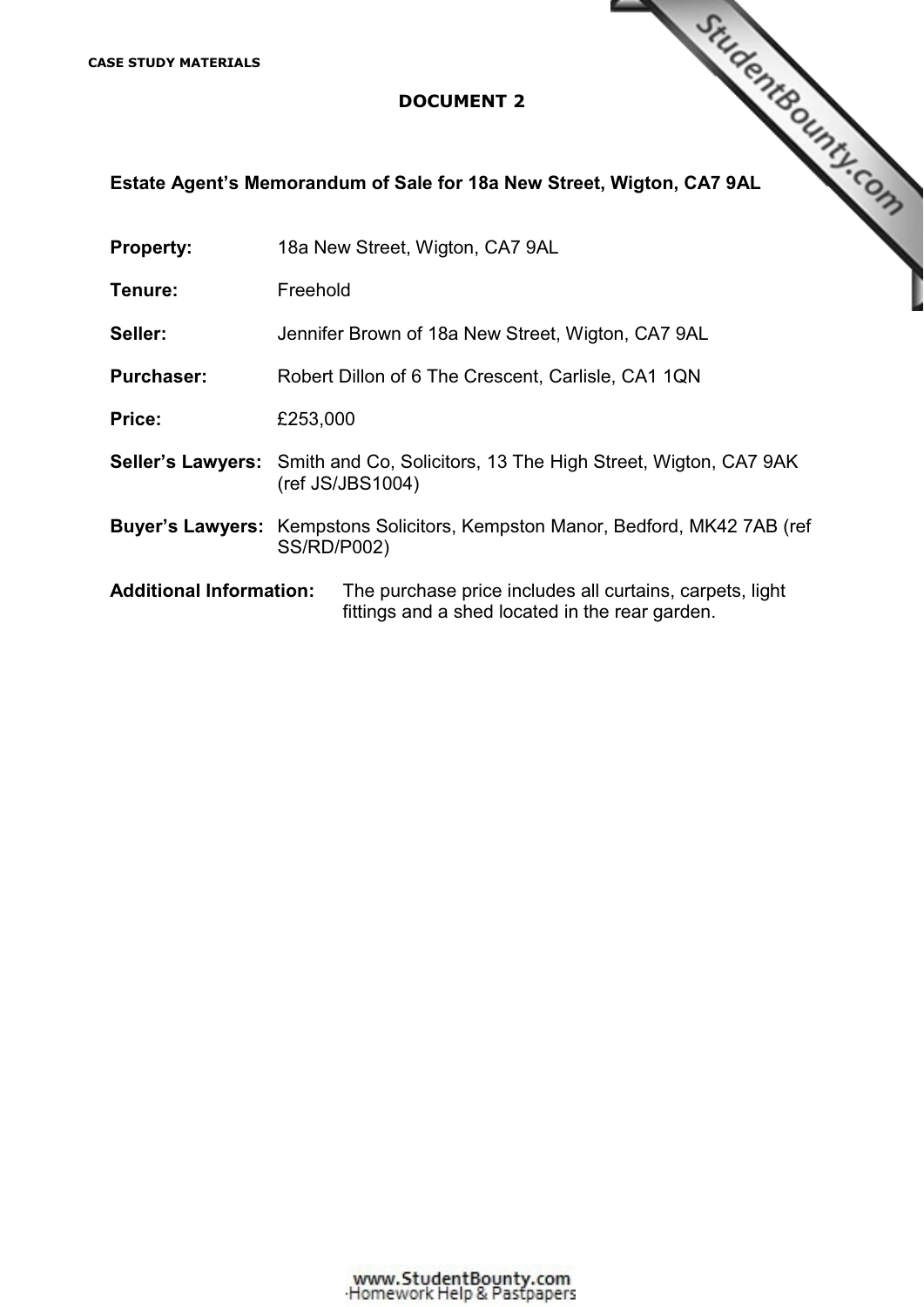| <b>CASE STUDY MATERIALS</b> | <b>DOCUMENT 3</b>                                                                                                                                                                                                                                                                                                                                                                                                                                                                                                                                                                                                                                                          | StudentBounty.com       |
|-----------------------------|----------------------------------------------------------------------------------------------------------------------------------------------------------------------------------------------------------------------------------------------------------------------------------------------------------------------------------------------------------------------------------------------------------------------------------------------------------------------------------------------------------------------------------------------------------------------------------------------------------------------------------------------------------------------------|-------------------------|
| <b>Land Registry</b>        |                                                                                                                                                                                                                                                                                                                                                                                                                                                                                                                                                                                                                                                                            |                         |
| <b>Official copy</b>        | Title number CU48354                                                                                                                                                                                                                                                                                                                                                                                                                                                                                                                                                                                                                                                       | Edition date 23.10.2012 |
| of register of              |                                                                                                                                                                                                                                                                                                                                                                                                                                                                                                                                                                                                                                                                            |                         |
| title                       | This official copy shows the entries subsisting on the register<br>on 1 November 2012 at 11:06:26.<br>This date must be quoted as the 'search from date' in any<br>official search application based on this copy.<br>The date at the beginning of an entry is the date on which the<br>entry was made in the register.<br>Issued on 1 November 2012.<br>Under s.67 of the Land Registration Act 2002 this copy is<br>admissible in evidence to the same extent as the original.<br>For information about the register of title see Land Registry<br>website www.landregistry.gov.uk or Land Registry Public<br>Guide $1 - A$ guide to the information we keep and how you |                         |

- This title is dealt with by Land Registry Durham Office.

# A: Property Register **This register describes the land and estate comprised in the title**

# CUMBRIA: ALLERDALE

- 1. (22.03.1985) The freehold land shown and edged with red on the plan of the above Title filed at the Registry and known as 18a New Street, Wigton, (CA7 9AL).
- 2. (22.03.1985) The Conveyance dated the 24 August 1940 referred to in the Charges Register contains provisions as to light or air and boundary structures.

# B: Proprietorship Register

**This register specifies the class of title and identifies the owner. It contains any entries that affect the right of disposal.** 

Absolute Title

- 1. (12.04.2003) **PROPRIETOR:** JENNIFER ANDREWS of 18a New Street, Wigton, CA7 9AL.
- 2. (12.04.2003) The price stated to be paid on 10 March 2003 was £130,500.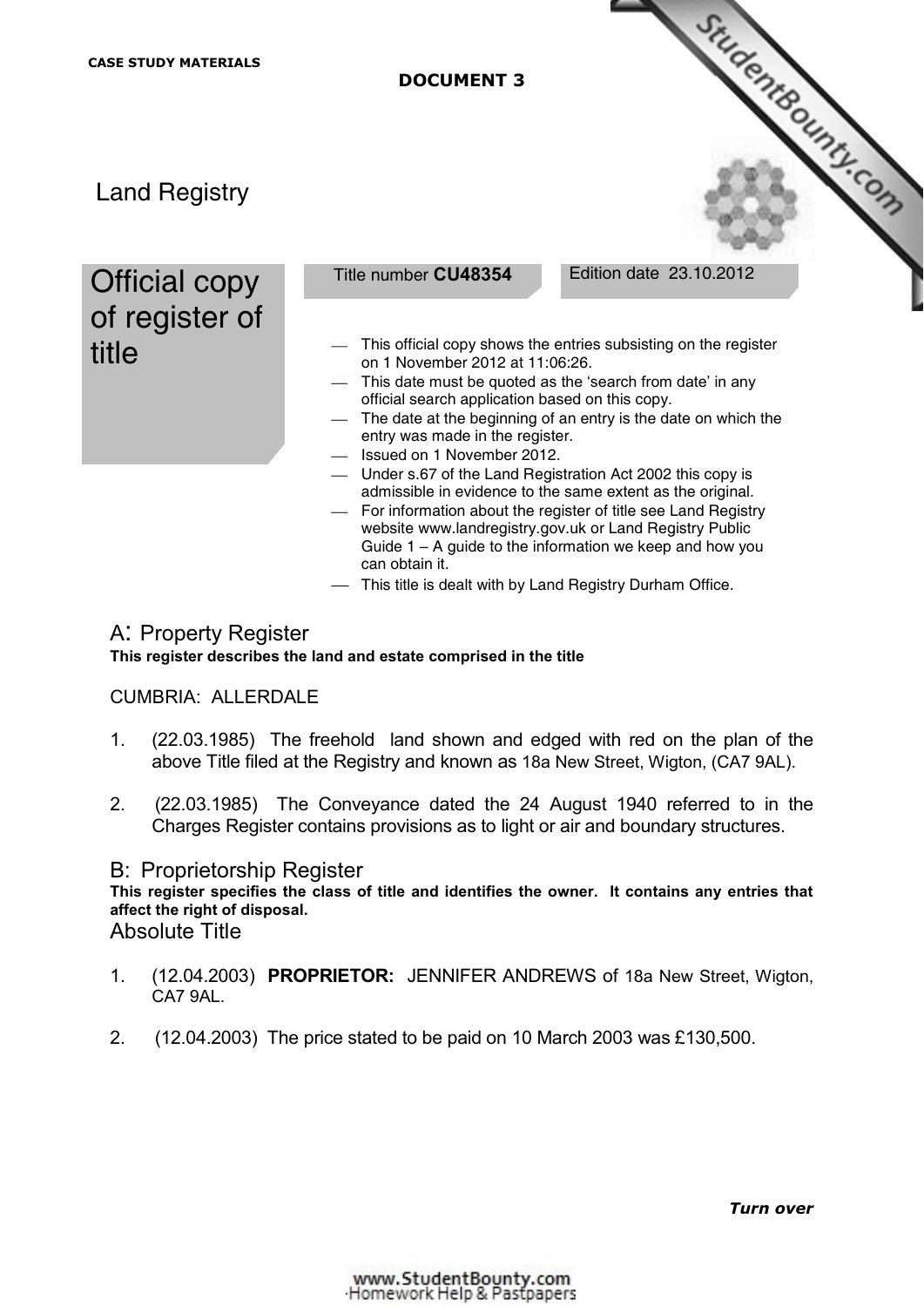# C: Charges Register

**This register contains any charges and other matters that affect the land** 

- C: Charges Register<br>This register contains any charges and other matters that affect the land<br>1. (22.03.1985) A Conveyance of the land in this title made between Allerdale<br>1. (22.03.1985) A Conveyance of the land in this t Borough Council (1) and Jonathan Rider (2) contains restrictive covenants. NOTE: copy filed.
- 2. (12.04.2003) **REGISTERED CHARGE** dated 10 March 2003.
- 3. (12.04.2003) **PROPRIETOR:** COTSWOLDS AND SHIRES BUILDING SOCIETY, St Peter's Square, Birmingham, B1 2SY.
- 4. (23.10.2012) NOTICE of home rights under the Family Law Act 1996 in favour of David Andrews of 13 Grove Road, Highmore Park, Wigton, CA7 9NG the spouse or civil partner of Jennifer Andrews.

End of Register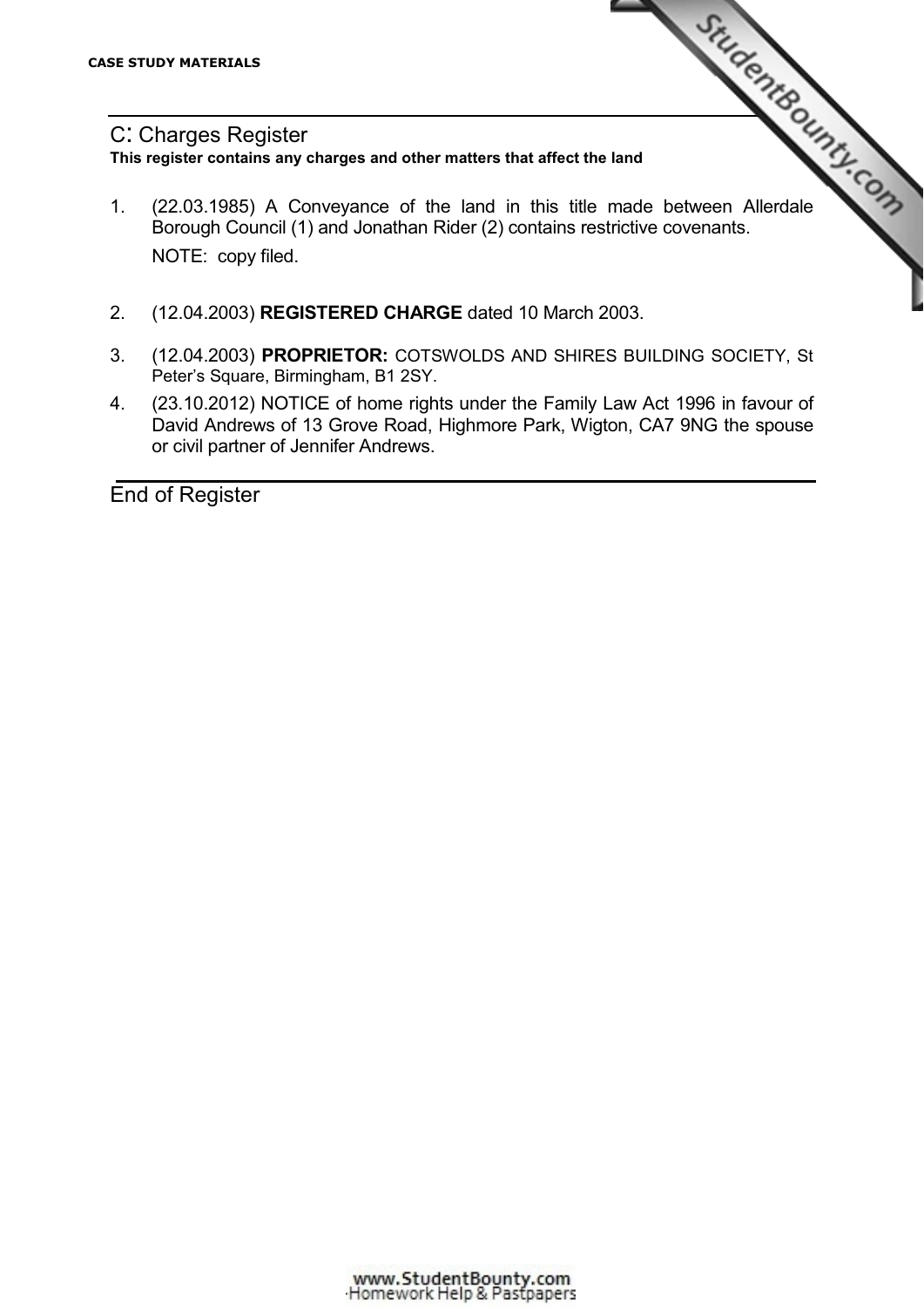| <b>CASE STUDY MATERIALS</b> |                |              |                        |                |  |
|-----------------------------|----------------|--------------|------------------------|----------------|--|
| Land Registry               |                |              | <b>TITLE NUMBER</b>    |                |  |
| Cymraeg                     |                |              | <b>CU48354</b>         |                |  |
| <b>ORDNANCE SURVEY</b>      | <b>COUNTY</b>  | <b>SHEET</b> | <b>NATIONAL GRID</b>   | <b>SECTION</b> |  |
| <b>PLAN REFERENCE</b>       | <b>CUMBRIA</b> | 6            | SK44527                | Н              |  |
| Scale: 1/1250               |                |              | © Crown copyright 2012 |                |  |



# Note to Candidates:

1. The red line referred to in the Property Register denoting the boundary of the property is shown with a thick black line on the above plan.

**This official copy issued on 1 November 2012 shows the state of this title plan on 1 November 2012 at 11:06:26.** 

Admissible in evidence to the same extent as the original (s67 Land Registration Act 2002)

This title plan shows the general position, not the exact line, of the boundaries. It may be subject to distortions in scale.

Measurements scaled from this plan may not catch measurements between the same points on the ground. See Land Registry Public Guide 7 – Title Plans

**This title is dealt with by Land Registry Durham Office.**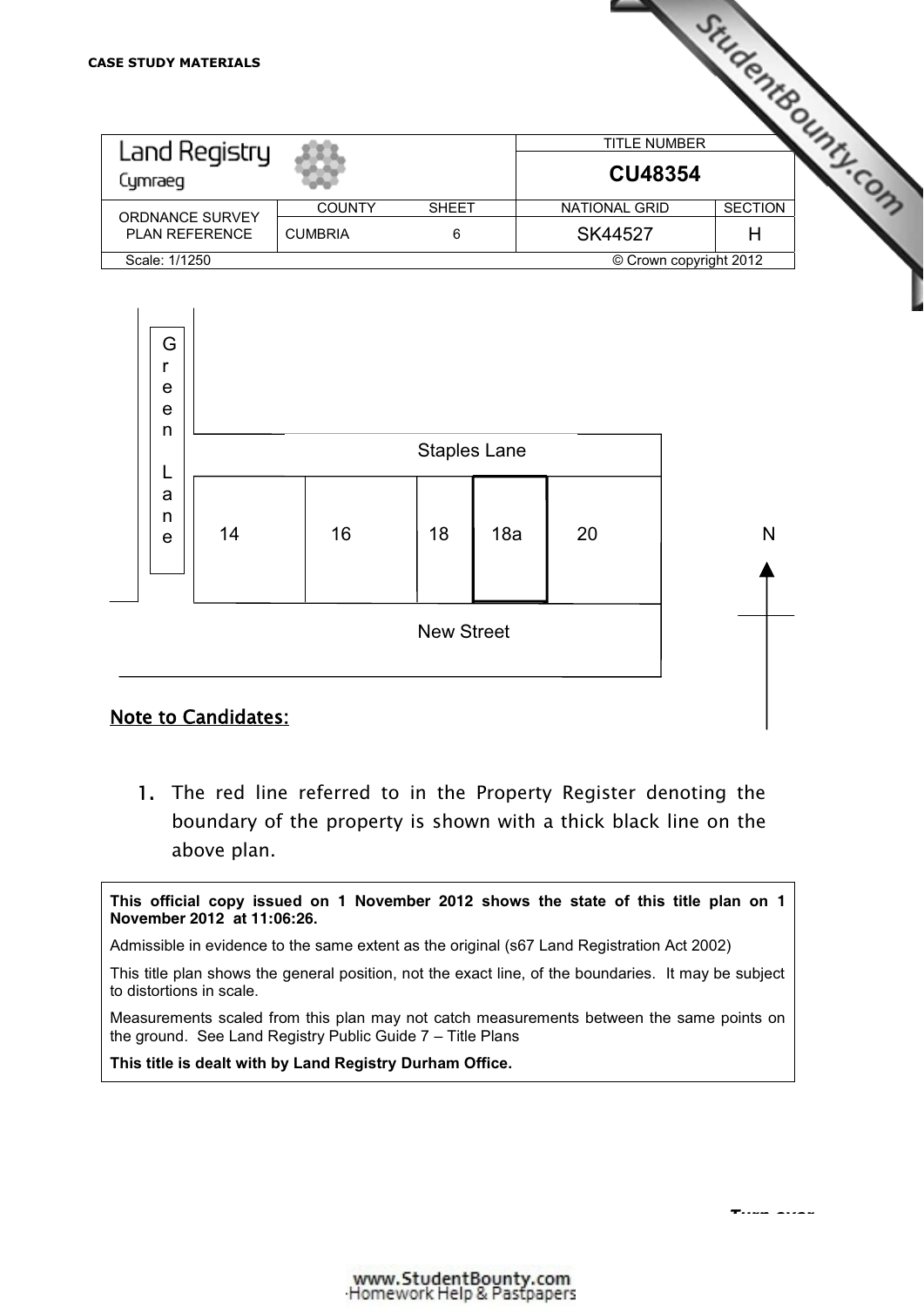# **Smith and Co Solicitors** ESTUDYMATERIALS<br>
23 The High Street, Wigton, Cumbria CA7 9AK

Bedford MK42 7AB

Kempstons Solicitors **Contract Contract Contract Contract Contract Contract Contract Contract Contract Contract Contract Contract Contract Contract Contract Contract Contract Contract Contract Contract Contract Contract Co** The Manor House Your Ref: SS/RD/P002

21 November 2012

Dear Sirs,

# **Property: 18a New Street, Wigton, CA7 9AL (the Property) Our client: Jennifer Brown Your client: Robert Dillon**

We act for Ms Brown in respect of the sale of the Property and have been informed by our client's estate agents that you act for Mr Dillon, the proposed purchaser.

We shall be obliged for you to confirm your instructions by return and whether your client has a related sale and/or is buying with mortgage finance, following which we shall send you the contract bundle for your approval.

We confirm that we shall be following the Law Society Conveyancing Protocol.

Yours faithfully,

Smith and Co.

Partners : James Smith, Clive Dent and Samantha Deaton Regulated by the Solicitors Regulation Authority

© 2013 The Chartered Institute of Legal Executives

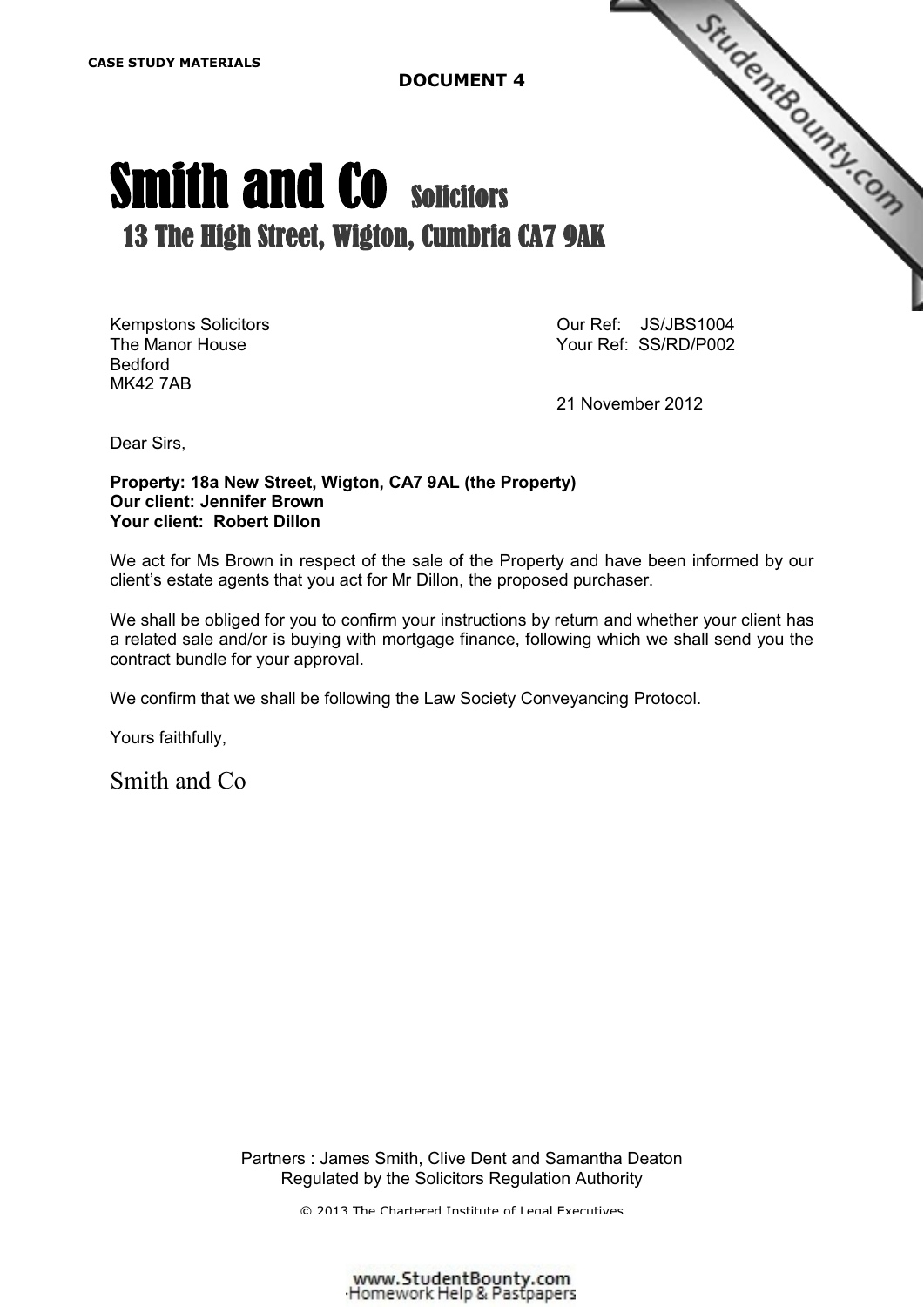# **CASE STUDY MATERIALS**

# **DOCUMENT 5 The Replies to the Enquiries of the Local Authority The Replies to the Enquiries of the Local Authority** (2007)

# CON 29R Enquiries of local authority (2007)

# PLANNING AND BUILDING REGULATIONS

# 1.1. Planning and building decisions and pending applications

Which of the following relating to the property have been granted, issued or refused<br>or (where applicable) are the subject of pending applications?

- 
- (a) a planning permission<br>(b) a listed building consent<br>(c) a conservation area consent
- 
- (d) a certificate of lawfulness of existing use or development<br>(e) a certificate of lawfulness of proposed use or development<br>(f) building regulations approval
- 
- 
- (g) a building regulation completion certificate<br>(h) any building regulations certificate or notice issued in respect of work carried out under a competent person self-certification scheme

# 1.2. Planning designations and proposals

.... rearming uses into the form of proposition of the area, and what specific<br>What designations of land use for the property or the area, and what specific<br>proposals for the property, are contained in any existing or prop plan?

# **ROADS**

# 2. Roadways, footways and footpaths

Which of the roads, footways and footpaths named in the application for this search (via boxes B and C) are

(a) highways maintainable at public expense

(b) subject to adoption and, supported by a bond or bond waiver<br>(c) to be made up by a local authority who will reclaim the cost from the frontagers

(d) to be adopted by a local authority without reclaiming the cost from the frontagers

# **OTHER MATTERS**

3.1. Land required for public purposes<br>Is the property included in land required for public purposes?

3.2. Land to be acquired for road works

Is the property included in land to be acquired for road works?

3.3. Drainage agreements and consents<br>Do either of the following exist in relation to the property?

(a) an agreement to drain buildings in combination into an existing sewer by means of a private sewer

means of a private sewer<br>(b) an agreement or consent for (i) a building, or (ii) extension to a building on the<br>property, to be built over, or in the vicinity of a drain, sewer or disposal main?

3.4. Nearby road schemes<br>Is the property (or will it be) within 200 metres of any of the following?<br>(a) the centre line of a new trunk road or special road specified in any order,

draft order or scheme<br>(b) the centre line of a proposed alteration or improvement to an existing road involving construction of a subway, underpass, flyover, footbridge, elevated road<br>or dual carriageway<br>(c) the outer limits of construction works for a proposed alteration or improvement

(c) the outer limits of construction works for a proposed alteration or improvement<br>to an existing road involving (i) construction of a roundabout (other than a mini<br>roundabout) or (ii) widening by construction of one or m (iii) construction of a roundabout (other than a mini roundabout) or widening by<br>construction of a roundabout (other than a mini roundabout) or widening by<br>construction of one or more additional traffic lanes

(e) the centre line of the proposed route of a new road under proposals published

for public consultation<br>(f) the outer limits of (i) construction of a proposed alteration or improvement to an existing road involving construction of a subway, underpass, flyover, footbridge,<br>existing road involving construction of a subway, underpass, flyover, footbridge,<br>elevated road or dual carriageway (ii) construction of a r mini roundabout) (iii) widening by construction of one or more additional traffic<br>lanes, under proposals published for public consultation

### 3.5. Nearby railway schemes

Is the property (or will it be) within 200 metres of the centre line of a proposed railway, tramway, light railway or monorail?

# 3.6. Traffic schemes

Has a local authority approved but not yet implemented any of the following for the roads, footways and footpaths (named in Box B) which abut the boundaries of the property?

(a) permanent stopping up or diversion<br>(b) waiting or loading restrictions

- 
- (c) one way driving<br>(d) prohibition of driving
- pedestrianisation  $(e)$
- $(f)$
- vehicle width or weight restriction traffic calming works including road humps  $(a)$
- (h) residents parking controls
- minor road widening or improvement  $(i)$
- pedestrian crossings  $(i)$
- (k) cycle tracks
- $(1)$ bridge building

3.7. Outstanding notices<br>Do any statutory notices which relate to the following matters subsist in relation to<br>the property other than those revealed in a response to any other enquiry in this  $form<sub>2</sub>$ 

# (a) building works

- (b) environment<br>(c) health and safety
- (d) housing
- (e) highways<br>(f) public health
- 

# 3.8. Contravention of building regulations

Has a local authority authorised in relation to the property any proceedings for the contravention of any provision contained in Building Regulations?

# 3.9. Notices, orders, directions and proceedings under Planning Acts<br>Do any of the following subsist in relation to the property, or has a local

authority decided to issue, serve, make or commence any of the following? an enforcement notice<br>a stop notice

- $(b)$
- a listed building enforcement notice  $(c)$
- a breach of condition notice
- $\begin{pmatrix} 1 & 0 \\ 0 & 0 \\ 0 & 0 \\ 0 & 0 \end{pmatrix}$ a planning contravention notice
	- another notice relating to breach of planning control<br>a listed building repairs notice
- $(q)$ a insect unit of the case of a listed building deliberately allowed to fall into disrepair.<br>In the case of a listed building deliberately allowed to fall into disrepair.  $\frac{h}{a}$
- 
- $\stackrel{(i)}{(j)}$
- a building preservation notice<br>a direction restricting permitted development<br>an order revoking or modifying planning permission

an order requiring discontinuance of use or alteration or removal of  $(1)$ building or works

- $(m)$ a tree preservation order
- proceedings to enforce a planning agreement or planning  $(n)$

# contribution

# 3.10. Conservation area

- Do the following apply in relation to the property?<br>
(a) the making of the area a conservation area before 31 August 1974 (b) an unimplemented resolution to designate the area a conservation
- 

3.11. Compulsory purchase<br>Has any enforceable order or decision been made to compulsorily purchase<br>or acquire the property?

3.12. Contaminated land<br>Do any of the following apply (including any relating to land adjacent to or<br>adjoining the property which has been identified as contaminated land<br>because it is in such a condition that harm or poll

might be caused on the property)?<br>
(a) a contaminated land notice<br>
(b) in relation to a register maintained under section 78R of the Environmental Protection Act 1990

(i) a decision to make an entry

(i) an entry<br>
(c) consultation with the owner or occupier of the property conducted under<br>
section 78G(3) of the Environmental Protection Act 1990 before the service<br>
of a remediation notice

### 3.13. Radon gas

Do records indicate that the property is in a 'Radon Affected Area' as identified by the Health Protection Agency?

References to the provisions of particular Acts of Parliament or Regulations include<br>any provisions which they have replaced and also include existing or future<br>amendments or re-enactments.

amendments or re-enactments.<br>The replies will be gliven in the belief that they are in accordance with information<br>presently available to the officers of the replying Council, but none of the Councils or<br>their officers acc  $\overline{2}$ 

This Form should be read in conjunction with the guidance notes available  $\overline{\mathbf{3}}$ separately.

- Area means any area in which the property is located
- Area means any area in which the property is tocated<br>References to the Council include any predecessor Council and also any<br>Council committee, sub-committee or other body or person exercising<br>powers delegated by the Counci  $\mathbf{r}$
- Where relevant, the source department for copy documents should be  $\overline{6}$ provided

# **EHDC Landcharges**

*Turn over*

# www.StudentBounty.com<br>Homework Help & Pastpapers

**NOTES**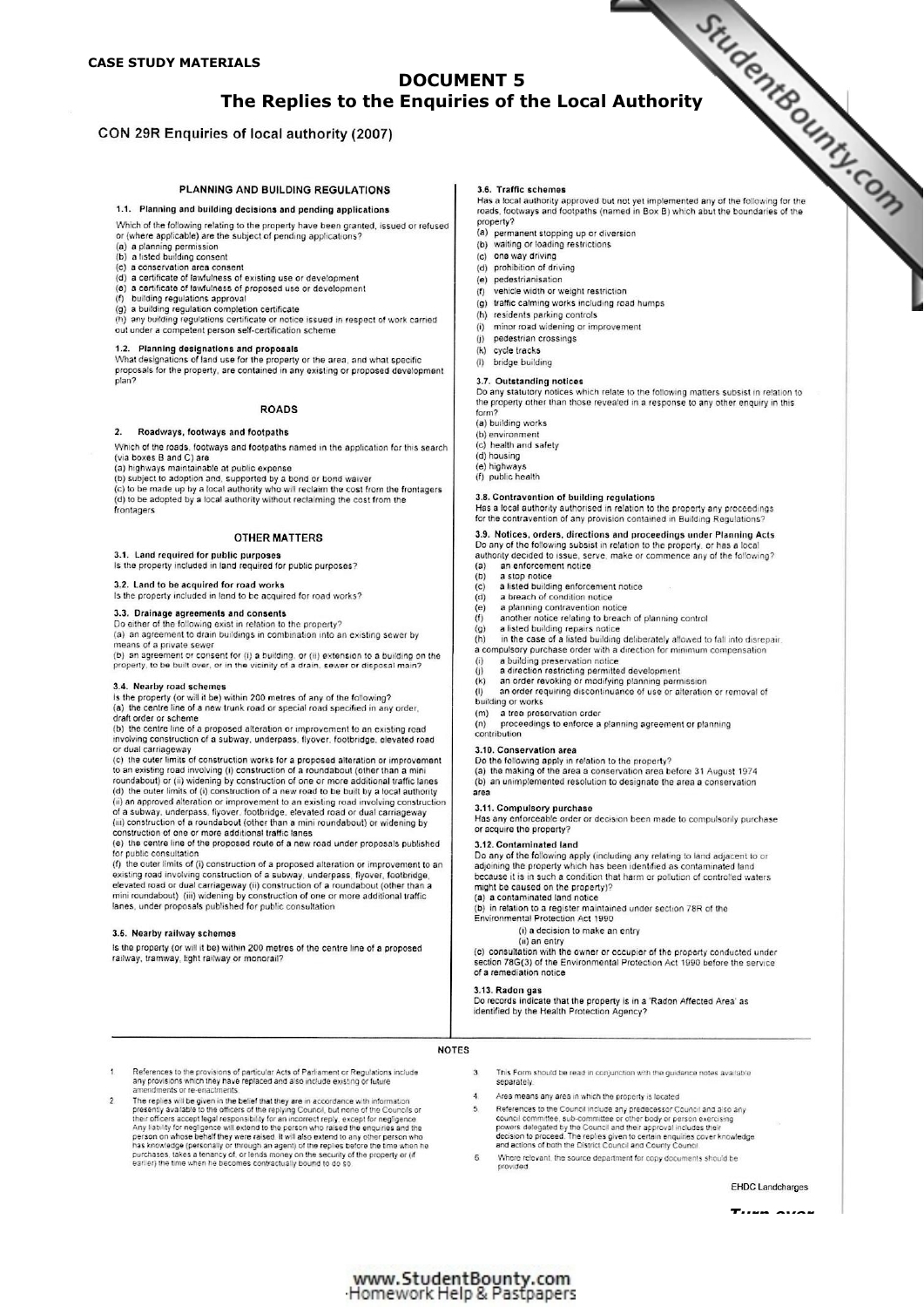# **CASE STUDY MATERIALS CON29O Enquiries of local authority (2007 Edition)**

A duplicate plan is required for all searches submitted directly to a local authority. If submitted manually, this form must be submitted in duplicate. Please type or use BLOCK LETTERS

| А.                        |                                         |                                                                                                                                |
|---------------------------|-----------------------------------------|--------------------------------------------------------------------------------------------------------------------------------|
|                           | Local Authority Name & Address:         | INS.COM<br>Search No: 1954                                                                                                     |
|                           | Allerdale Borough Council               | Signed: S Hughes                                                                                                               |
| <b>Local Land Charges</b> |                                         |                                                                                                                                |
| Allerdale House,          |                                         |                                                                                                                                |
| Workington,               |                                         | On Behalf of: Allerdale Borough Council                                                                                        |
| Cumbria,                  |                                         |                                                                                                                                |
| <b>CA14 3YJ</b>           |                                         | Dated: 23 November 2012                                                                                                        |
| В.                        |                                         | C.                                                                                                                             |
|                           | Enter address of the land/property.     | <b>OPTIONAL ENQUIRIES, please tick as required:</b>                                                                            |
| UPRN(s):                  |                                         | 4. Road Proposals by Private Bodies                                                                                            |
| Address 1:                | 18a                                     | 5. Public Path or Byways                                                                                                       |
| Address 2:                |                                         | 6. Advertisements                                                                                                              |
| Street:                   | <b>New Street</b>                       | 7. Completion Notices                                                                                                          |
| Locality/Village:         | Wigton                                  | 8. Parks and Countryside                                                                                                       |
| Town:                     | Cumbria                                 | 9. Pipelines                                                                                                                   |
| Post Code:                | CA7 9AL                                 | 10. Houses in Multiple Occupation                                                                                              |
| D.                        |                                         | 11. Noise Abatement                                                                                                            |
| Fees of £135.00           |                                         | 12. Urban Development Areas                                                                                                    |
| Are enclosed.             |                                         | 13. Enterprise Zone                                                                                                            |
|                           |                                         | 14. Inner Urban Improvements Area                                                                                              |
| Signed:                   | <b>S SHAH</b>                           | 15. Simplified Planning Zone                                                                                                   |
|                           |                                         | 16. Land Maintenance Notices                                                                                                   |
| Dated:                    | 22 November 2012                        | 17. Mineral Consultation Areas                                                                                                 |
|                           |                                         | 18. Hazardous Substances                                                                                                       |
| Reference:                | SS/RD/P002                              | 19. Environmental & Pollution Notices                                                                                          |
| Tel No:                   | 01234 8845555                           | 20. Food Safety Notices                                                                                                        |
| Fax No:                   | 01234 8845555                           | 21. Hedgerow Notices                                                                                                           |
|                           | E-Mail contact: Lawyers@kempstons.co.uk | 22. Commons/Village Greens                                                                                                     |
| Е.                        |                                         | Notes:                                                                                                                         |
| Please reply to:          |                                         | A. Enter name and address of appropriate Council. If the property is                                                           |
|                           |                                         | near a local authority boundary, consider raising certain enquiries<br>(eg road schemes) with the adjoining Council.           |
| Susan Shah                |                                         | B. Enter name and description of the property. Please give the                                                                 |
| Kempstons                 |                                         | UPRN(s) (Unique Property Reference Number) where known. A<br>duplicate plan is required for all searches submitted directly to |
| The Manor House           |                                         | a local authority. The search may be returned if land/property                                                                 |
| <b>Bedford</b>            |                                         | cannot easily be identified.<br>C. Tick the questions to which a reply is required.                                            |
| <b>MK427AB</b>            |                                         | D. Details of fees can be obtained from us.                                                                                    |
|                           |                                         | E. Enter the name and address of the person or company lodging or                                                              |

conducting this enquiry.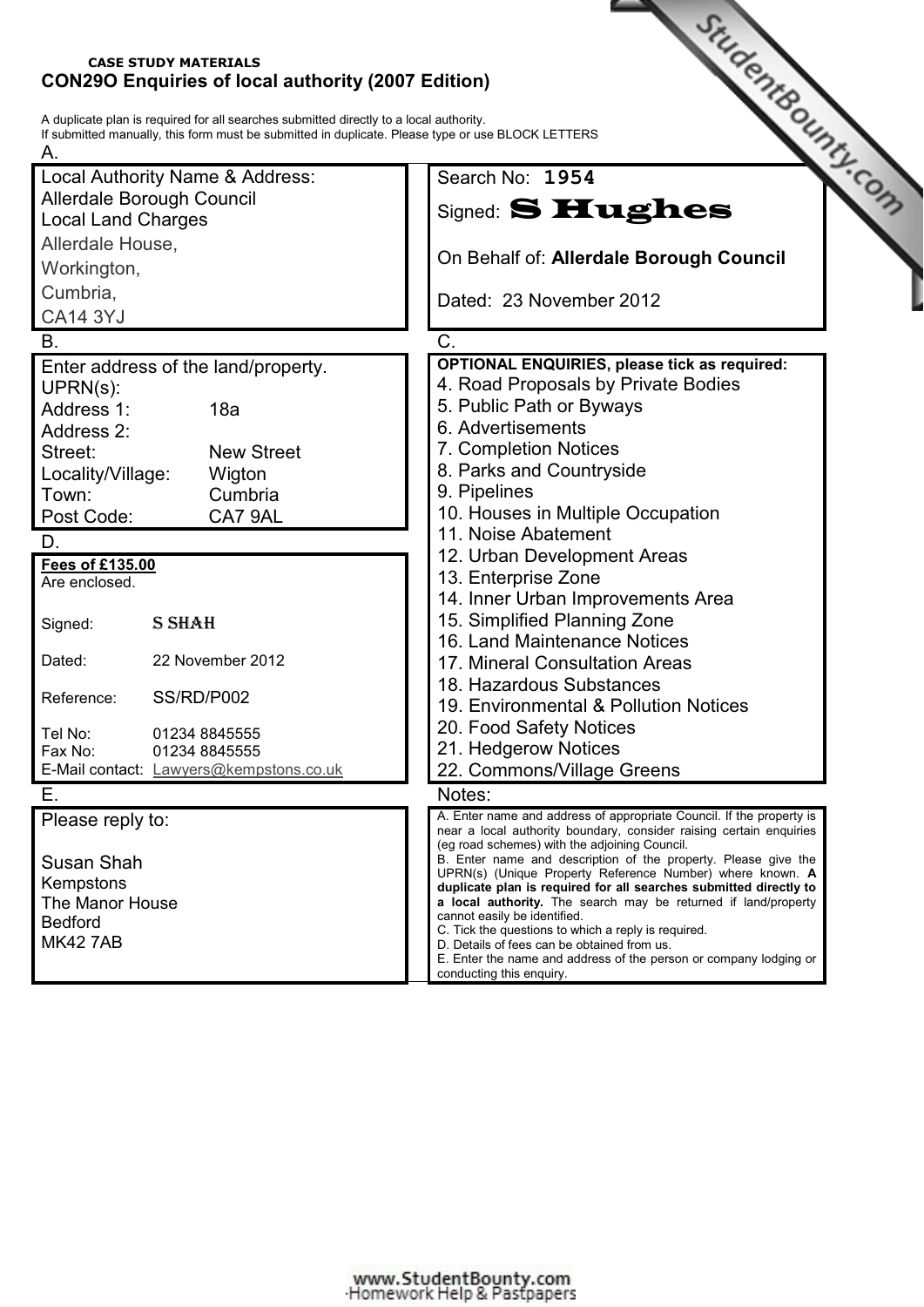the frontages?

# **Part I Local Enquires**

| 1.<br>1.1 | PLANNING AND BUILDING REGULATIONS<br><b>Decisions and Pending Applications</b><br>Which of the following relating to the property have<br>been granted, issued or refused or (where applicable)<br>are the subject of pending applications: |                                                                                                                                                                                         |
|-----------|---------------------------------------------------------------------------------------------------------------------------------------------------------------------------------------------------------------------------------------------|-----------------------------------------------------------------------------------------------------------------------------------------------------------------------------------------|
| (a)       | a planning permission;                                                                                                                                                                                                                      | Any relevant information is<br>detailed on page 3 (NOTE<br>TO CANDIDATES - page 3<br>has not been reproduced<br>and you should assume<br>the<br>that<br>entries<br>are<br>satisfactory) |
| (b)       | a listed building consent;                                                                                                                                                                                                                  | <b>None</b>                                                                                                                                                                             |
| (c)       | a conservation area consent;                                                                                                                                                                                                                | <b>None</b>                                                                                                                                                                             |
| (d)       | a certificate of lawfulness of existing<br>use<br>or<br>development;                                                                                                                                                                        | <b>None</b>                                                                                                                                                                             |
| (e)       | a certificate of lawfulness of proposed use<br>or<br>development;                                                                                                                                                                           | <b>None</b>                                                                                                                                                                             |
| (f)       | building regulations approval;                                                                                                                                                                                                              | Any relevant information is<br>detailed on page 3 (NOTE<br>TO CANDIDATES - page 3<br>has not been reproduced<br>and you should assume<br>the<br>entries<br>that<br>are<br>satisfactory) |
| (g)       | a building regulation completion certificate;                                                                                                                                                                                               | Any relevant information is<br>detailed on page 3 (NOTE<br>TO CANDIDATES - page 3<br>has not been reproduced<br>and you should assume<br>that<br>the<br>entries<br>are<br>satisfactory) |
| (h)       | any building regulations certificate or notice issued in<br>respect of work carried out under a competent person<br>self-certification scheme?                                                                                              | The local authority does<br>not hold this information,<br>the owner or occupier of<br>the property should<br>be<br>asked to produce any such<br>certificates.                           |
| 1.2       | <b>Planning Designations and Proposals</b><br>What designations of land use for the property or the<br>area, and what specific proposals for the property, are<br>contained in any existing or proposed development<br>plan?                | <b>Residential Housing Area</b>                                                                                                                                                         |
| 2.        | <b>ROADS</b><br>Which of the roads, footways and footpaths named in<br>boxes A and B on the front page are:                                                                                                                                 |                                                                                                                                                                                         |
| (a)       | highways maintainable at public expense;                                                                                                                                                                                                    | New Street -<br><b>Adopted</b><br>Green Lane - Adopted<br><b>Staples Lane - Unadopted</b>                                                                                               |
| (b)       | subject to adoption and, supported by a bond or bond<br>waiver:                                                                                                                                                                             | Not applicable                                                                                                                                                                          |
| (c)       | to be made by a local authority who will reclaim the<br>cost from the frontages; or                                                                                                                                                         | Not applicable                                                                                                                                                                          |
| (d)       | to be adopted by a local authority without reclaiming<br>the cost from                                                                                                                                                                      | Not applicable                                                                                                                                                                          |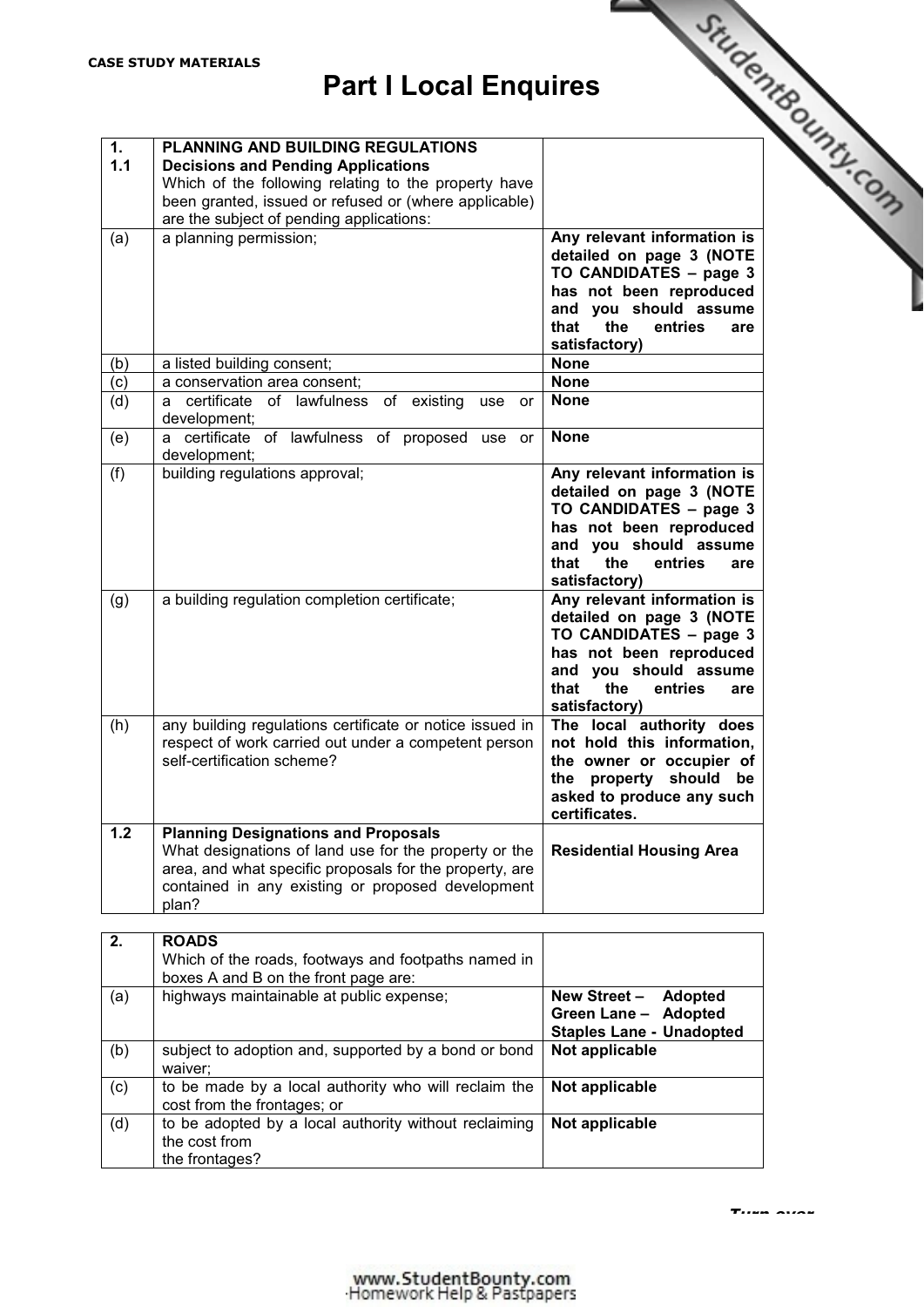| StudentBounty-Com<br>Apart from matters entered on the register of<br>local land charges, do any of the following<br>matters apply to the property?<br><b>Land required for Public Purposes</b><br>Is the property included in land required for public<br><b>No</b><br>purposes?<br>Land to be acquired for Road Works<br>Is the property included in land to be acquired for<br>No<br>road works?<br><b>Drainage Agreements and Consents</b><br>Do either of the following exist in relation to the<br>property:<br>An agreement to drain buildings in combination into<br>No<br>an existing sewer by means of a private sewer; or<br>An agreement or consent for (i) a building, or (ii)<br>extension to a building on the property, to be built<br>over, or in the vicinity of a drain, sewer or disposal<br>No<br>main?<br><b>Nearby Road Schemes</b><br>Is the property (or will it be) within 200 metres of<br>any of the following:<br>the centre line of a new trunk road or special road<br>specified in any order, draft order or scheme;<br>No<br>the centre line of a proposed alteration or<br>improvement to an existing road involving<br>construction of a subway, underpass, flyover,<br>footbridge, elevated road or dual carriageway;<br>No<br>the outer limits of construction works for a proposed<br>alteration or improvement to an existing road,<br>involving (i) construction of a roundabout (other<br>than a mini-roundabout); or (ii) widening<br>by<br>construction of one or more additional traffic lanes;<br>No<br>the outer limits of (i) construction of a new road to<br>be built by a local authority; (ii) an approved<br>alteration or improvement to an existing road<br>involving construction of a subway, underpass,<br>footbridge,<br>elevated<br>flyover,<br>road<br><b>or</b><br>dual<br>carriageway; or (iii) construction of a roundabout<br>(other than a mini- roundabout) or widening by<br>construction of one or more additional traffic lanes;<br><b>No</b><br>the centre line of the proposed route of a new road<br>under proposals published for public consultation;<br>No<br>or<br>the outer limits of (i) construction of a proposed<br>alteration or improvement to an existing road<br>involving construction of a subway, underpass,<br>flyover, footbridge,<br>elevated<br>road<br>dual<br>or<br>carriageway; (ii) construction of a roundabout (other<br>mini-roundabout); or (iii) widening by<br>than a<br>construction of one or more additional traffic lanes,<br><b>No</b> | <b>OTHER MATTERS</b>                               |
|---------------------------------------------------------------------------------------------------------------------------------------------------------------------------------------------------------------------------------------------------------------------------------------------------------------------------------------------------------------------------------------------------------------------------------------------------------------------------------------------------------------------------------------------------------------------------------------------------------------------------------------------------------------------------------------------------------------------------------------------------------------------------------------------------------------------------------------------------------------------------------------------------------------------------------------------------------------------------------------------------------------------------------------------------------------------------------------------------------------------------------------------------------------------------------------------------------------------------------------------------------------------------------------------------------------------------------------------------------------------------------------------------------------------------------------------------------------------------------------------------------------------------------------------------------------------------------------------------------------------------------------------------------------------------------------------------------------------------------------------------------------------------------------------------------------------------------------------------------------------------------------------------------------------------------------------------------------------------------------------------------------------------------------------------------------------------------------------------------------------------------------------------------------------------------------------------------------------------------------------------------------------------------------------------------------------------------------------------------------------------------------------------------------------------------------------------------------------------------------------------------------------------------------------------|----------------------------------------------------|
|                                                                                                                                                                                                                                                                                                                                                                                                                                                                                                                                                                                                                                                                                                                                                                                                                                                                                                                                                                                                                                                                                                                                                                                                                                                                                                                                                                                                                                                                                                                                                                                                                                                                                                                                                                                                                                                                                                                                                                                                                                                                                                                                                                                                                                                                                                                                                                                                                                                                                                                                                   |                                                    |
|                                                                                                                                                                                                                                                                                                                                                                                                                                                                                                                                                                                                                                                                                                                                                                                                                                                                                                                                                                                                                                                                                                                                                                                                                                                                                                                                                                                                                                                                                                                                                                                                                                                                                                                                                                                                                                                                                                                                                                                                                                                                                                                                                                                                                                                                                                                                                                                                                                                                                                                                                   |                                                    |
|                                                                                                                                                                                                                                                                                                                                                                                                                                                                                                                                                                                                                                                                                                                                                                                                                                                                                                                                                                                                                                                                                                                                                                                                                                                                                                                                                                                                                                                                                                                                                                                                                                                                                                                                                                                                                                                                                                                                                                                                                                                                                                                                                                                                                                                                                                                                                                                                                                                                                                                                                   |                                                    |
|                                                                                                                                                                                                                                                                                                                                                                                                                                                                                                                                                                                                                                                                                                                                                                                                                                                                                                                                                                                                                                                                                                                                                                                                                                                                                                                                                                                                                                                                                                                                                                                                                                                                                                                                                                                                                                                                                                                                                                                                                                                                                                                                                                                                                                                                                                                                                                                                                                                                                                                                                   |                                                    |
|                                                                                                                                                                                                                                                                                                                                                                                                                                                                                                                                                                                                                                                                                                                                                                                                                                                                                                                                                                                                                                                                                                                                                                                                                                                                                                                                                                                                                                                                                                                                                                                                                                                                                                                                                                                                                                                                                                                                                                                                                                                                                                                                                                                                                                                                                                                                                                                                                                                                                                                                                   |                                                    |
|                                                                                                                                                                                                                                                                                                                                                                                                                                                                                                                                                                                                                                                                                                                                                                                                                                                                                                                                                                                                                                                                                                                                                                                                                                                                                                                                                                                                                                                                                                                                                                                                                                                                                                                                                                                                                                                                                                                                                                                                                                                                                                                                                                                                                                                                                                                                                                                                                                                                                                                                                   |                                                    |
|                                                                                                                                                                                                                                                                                                                                                                                                                                                                                                                                                                                                                                                                                                                                                                                                                                                                                                                                                                                                                                                                                                                                                                                                                                                                                                                                                                                                                                                                                                                                                                                                                                                                                                                                                                                                                                                                                                                                                                                                                                                                                                                                                                                                                                                                                                                                                                                                                                                                                                                                                   |                                                    |
|                                                                                                                                                                                                                                                                                                                                                                                                                                                                                                                                                                                                                                                                                                                                                                                                                                                                                                                                                                                                                                                                                                                                                                                                                                                                                                                                                                                                                                                                                                                                                                                                                                                                                                                                                                                                                                                                                                                                                                                                                                                                                                                                                                                                                                                                                                                                                                                                                                                                                                                                                   |                                                    |
|                                                                                                                                                                                                                                                                                                                                                                                                                                                                                                                                                                                                                                                                                                                                                                                                                                                                                                                                                                                                                                                                                                                                                                                                                                                                                                                                                                                                                                                                                                                                                                                                                                                                                                                                                                                                                                                                                                                                                                                                                                                                                                                                                                                                                                                                                                                                                                                                                                                                                                                                                   |                                                    |
|                                                                                                                                                                                                                                                                                                                                                                                                                                                                                                                                                                                                                                                                                                                                                                                                                                                                                                                                                                                                                                                                                                                                                                                                                                                                                                                                                                                                                                                                                                                                                                                                                                                                                                                                                                                                                                                                                                                                                                                                                                                                                                                                                                                                                                                                                                                                                                                                                                                                                                                                                   |                                                    |
|                                                                                                                                                                                                                                                                                                                                                                                                                                                                                                                                                                                                                                                                                                                                                                                                                                                                                                                                                                                                                                                                                                                                                                                                                                                                                                                                                                                                                                                                                                                                                                                                                                                                                                                                                                                                                                                                                                                                                                                                                                                                                                                                                                                                                                                                                                                                                                                                                                                                                                                                                   |                                                    |
|                                                                                                                                                                                                                                                                                                                                                                                                                                                                                                                                                                                                                                                                                                                                                                                                                                                                                                                                                                                                                                                                                                                                                                                                                                                                                                                                                                                                                                                                                                                                                                                                                                                                                                                                                                                                                                                                                                                                                                                                                                                                                                                                                                                                                                                                                                                                                                                                                                                                                                                                                   |                                                    |
|                                                                                                                                                                                                                                                                                                                                                                                                                                                                                                                                                                                                                                                                                                                                                                                                                                                                                                                                                                                                                                                                                                                                                                                                                                                                                                                                                                                                                                                                                                                                                                                                                                                                                                                                                                                                                                                                                                                                                                                                                                                                                                                                                                                                                                                                                                                                                                                                                                                                                                                                                   |                                                    |
|                                                                                                                                                                                                                                                                                                                                                                                                                                                                                                                                                                                                                                                                                                                                                                                                                                                                                                                                                                                                                                                                                                                                                                                                                                                                                                                                                                                                                                                                                                                                                                                                                                                                                                                                                                                                                                                                                                                                                                                                                                                                                                                                                                                                                                                                                                                                                                                                                                                                                                                                                   |                                                    |
|                                                                                                                                                                                                                                                                                                                                                                                                                                                                                                                                                                                                                                                                                                                                                                                                                                                                                                                                                                                                                                                                                                                                                                                                                                                                                                                                                                                                                                                                                                                                                                                                                                                                                                                                                                                                                                                                                                                                                                                                                                                                                                                                                                                                                                                                                                                                                                                                                                                                                                                                                   |                                                    |
|                                                                                                                                                                                                                                                                                                                                                                                                                                                                                                                                                                                                                                                                                                                                                                                                                                                                                                                                                                                                                                                                                                                                                                                                                                                                                                                                                                                                                                                                                                                                                                                                                                                                                                                                                                                                                                                                                                                                                                                                                                                                                                                                                                                                                                                                                                                                                                                                                                                                                                                                                   |                                                    |
|                                                                                                                                                                                                                                                                                                                                                                                                                                                                                                                                                                                                                                                                                                                                                                                                                                                                                                                                                                                                                                                                                                                                                                                                                                                                                                                                                                                                                                                                                                                                                                                                                                                                                                                                                                                                                                                                                                                                                                                                                                                                                                                                                                                                                                                                                                                                                                                                                                                                                                                                                   |                                                    |
|                                                                                                                                                                                                                                                                                                                                                                                                                                                                                                                                                                                                                                                                                                                                                                                                                                                                                                                                                                                                                                                                                                                                                                                                                                                                                                                                                                                                                                                                                                                                                                                                                                                                                                                                                                                                                                                                                                                                                                                                                                                                                                                                                                                                                                                                                                                                                                                                                                                                                                                                                   |                                                    |
|                                                                                                                                                                                                                                                                                                                                                                                                                                                                                                                                                                                                                                                                                                                                                                                                                                                                                                                                                                                                                                                                                                                                                                                                                                                                                                                                                                                                                                                                                                                                                                                                                                                                                                                                                                                                                                                                                                                                                                                                                                                                                                                                                                                                                                                                                                                                                                                                                                                                                                                                                   |                                                    |
|                                                                                                                                                                                                                                                                                                                                                                                                                                                                                                                                                                                                                                                                                                                                                                                                                                                                                                                                                                                                                                                                                                                                                                                                                                                                                                                                                                                                                                                                                                                                                                                                                                                                                                                                                                                                                                                                                                                                                                                                                                                                                                                                                                                                                                                                                                                                                                                                                                                                                                                                                   |                                                    |
|                                                                                                                                                                                                                                                                                                                                                                                                                                                                                                                                                                                                                                                                                                                                                                                                                                                                                                                                                                                                                                                                                                                                                                                                                                                                                                                                                                                                                                                                                                                                                                                                                                                                                                                                                                                                                                                                                                                                                                                                                                                                                                                                                                                                                                                                                                                                                                                                                                                                                                                                                   |                                                    |
|                                                                                                                                                                                                                                                                                                                                                                                                                                                                                                                                                                                                                                                                                                                                                                                                                                                                                                                                                                                                                                                                                                                                                                                                                                                                                                                                                                                                                                                                                                                                                                                                                                                                                                                                                                                                                                                                                                                                                                                                                                                                                                                                                                                                                                                                                                                                                                                                                                                                                                                                                   |                                                    |
|                                                                                                                                                                                                                                                                                                                                                                                                                                                                                                                                                                                                                                                                                                                                                                                                                                                                                                                                                                                                                                                                                                                                                                                                                                                                                                                                                                                                                                                                                                                                                                                                                                                                                                                                                                                                                                                                                                                                                                                                                                                                                                                                                                                                                                                                                                                                                                                                                                                                                                                                                   |                                                    |
|                                                                                                                                                                                                                                                                                                                                                                                                                                                                                                                                                                                                                                                                                                                                                                                                                                                                                                                                                                                                                                                                                                                                                                                                                                                                                                                                                                                                                                                                                                                                                                                                                                                                                                                                                                                                                                                                                                                                                                                                                                                                                                                                                                                                                                                                                                                                                                                                                                                                                                                                                   |                                                    |
|                                                                                                                                                                                                                                                                                                                                                                                                                                                                                                                                                                                                                                                                                                                                                                                                                                                                                                                                                                                                                                                                                                                                                                                                                                                                                                                                                                                                                                                                                                                                                                                                                                                                                                                                                                                                                                                                                                                                                                                                                                                                                                                                                                                                                                                                                                                                                                                                                                                                                                                                                   |                                                    |
|                                                                                                                                                                                                                                                                                                                                                                                                                                                                                                                                                                                                                                                                                                                                                                                                                                                                                                                                                                                                                                                                                                                                                                                                                                                                                                                                                                                                                                                                                                                                                                                                                                                                                                                                                                                                                                                                                                                                                                                                                                                                                                                                                                                                                                                                                                                                                                                                                                                                                                                                                   |                                                    |
|                                                                                                                                                                                                                                                                                                                                                                                                                                                                                                                                                                                                                                                                                                                                                                                                                                                                                                                                                                                                                                                                                                                                                                                                                                                                                                                                                                                                                                                                                                                                                                                                                                                                                                                                                                                                                                                                                                                                                                                                                                                                                                                                                                                                                                                                                                                                                                                                                                                                                                                                                   |                                                    |
|                                                                                                                                                                                                                                                                                                                                                                                                                                                                                                                                                                                                                                                                                                                                                                                                                                                                                                                                                                                                                                                                                                                                                                                                                                                                                                                                                                                                                                                                                                                                                                                                                                                                                                                                                                                                                                                                                                                                                                                                                                                                                                                                                                                                                                                                                                                                                                                                                                                                                                                                                   |                                                    |
|                                                                                                                                                                                                                                                                                                                                                                                                                                                                                                                                                                                                                                                                                                                                                                                                                                                                                                                                                                                                                                                                                                                                                                                                                                                                                                                                                                                                                                                                                                                                                                                                                                                                                                                                                                                                                                                                                                                                                                                                                                                                                                                                                                                                                                                                                                                                                                                                                                                                                                                                                   |                                                    |
|                                                                                                                                                                                                                                                                                                                                                                                                                                                                                                                                                                                                                                                                                                                                                                                                                                                                                                                                                                                                                                                                                                                                                                                                                                                                                                                                                                                                                                                                                                                                                                                                                                                                                                                                                                                                                                                                                                                                                                                                                                                                                                                                                                                                                                                                                                                                                                                                                                                                                                                                                   |                                                    |
|                                                                                                                                                                                                                                                                                                                                                                                                                                                                                                                                                                                                                                                                                                                                                                                                                                                                                                                                                                                                                                                                                                                                                                                                                                                                                                                                                                                                                                                                                                                                                                                                                                                                                                                                                                                                                                                                                                                                                                                                                                                                                                                                                                                                                                                                                                                                                                                                                                                                                                                                                   |                                                    |
|                                                                                                                                                                                                                                                                                                                                                                                                                                                                                                                                                                                                                                                                                                                                                                                                                                                                                                                                                                                                                                                                                                                                                                                                                                                                                                                                                                                                                                                                                                                                                                                                                                                                                                                                                                                                                                                                                                                                                                                                                                                                                                                                                                                                                                                                                                                                                                                                                                                                                                                                                   |                                                    |
|                                                                                                                                                                                                                                                                                                                                                                                                                                                                                                                                                                                                                                                                                                                                                                                                                                                                                                                                                                                                                                                                                                                                                                                                                                                                                                                                                                                                                                                                                                                                                                                                                                                                                                                                                                                                                                                                                                                                                                                                                                                                                                                                                                                                                                                                                                                                                                                                                                                                                                                                                   |                                                    |
|                                                                                                                                                                                                                                                                                                                                                                                                                                                                                                                                                                                                                                                                                                                                                                                                                                                                                                                                                                                                                                                                                                                                                                                                                                                                                                                                                                                                                                                                                                                                                                                                                                                                                                                                                                                                                                                                                                                                                                                                                                                                                                                                                                                                                                                                                                                                                                                                                                                                                                                                                   |                                                    |
|                                                                                                                                                                                                                                                                                                                                                                                                                                                                                                                                                                                                                                                                                                                                                                                                                                                                                                                                                                                                                                                                                                                                                                                                                                                                                                                                                                                                                                                                                                                                                                                                                                                                                                                                                                                                                                                                                                                                                                                                                                                                                                                                                                                                                                                                                                                                                                                                                                                                                                                                                   |                                                    |
|                                                                                                                                                                                                                                                                                                                                                                                                                                                                                                                                                                                                                                                                                                                                                                                                                                                                                                                                                                                                                                                                                                                                                                                                                                                                                                                                                                                                                                                                                                                                                                                                                                                                                                                                                                                                                                                                                                                                                                                                                                                                                                                                                                                                                                                                                                                                                                                                                                                                                                                                                   |                                                    |
|                                                                                                                                                                                                                                                                                                                                                                                                                                                                                                                                                                                                                                                                                                                                                                                                                                                                                                                                                                                                                                                                                                                                                                                                                                                                                                                                                                                                                                                                                                                                                                                                                                                                                                                                                                                                                                                                                                                                                                                                                                                                                                                                                                                                                                                                                                                                                                                                                                                                                                                                                   |                                                    |
|                                                                                                                                                                                                                                                                                                                                                                                                                                                                                                                                                                                                                                                                                                                                                                                                                                                                                                                                                                                                                                                                                                                                                                                                                                                                                                                                                                                                                                                                                                                                                                                                                                                                                                                                                                                                                                                                                                                                                                                                                                                                                                                                                                                                                                                                                                                                                                                                                                                                                                                                                   |                                                    |
|                                                                                                                                                                                                                                                                                                                                                                                                                                                                                                                                                                                                                                                                                                                                                                                                                                                                                                                                                                                                                                                                                                                                                                                                                                                                                                                                                                                                                                                                                                                                                                                                                                                                                                                                                                                                                                                                                                                                                                                                                                                                                                                                                                                                                                                                                                                                                                                                                                                                                                                                                   |                                                    |
|                                                                                                                                                                                                                                                                                                                                                                                                                                                                                                                                                                                                                                                                                                                                                                                                                                                                                                                                                                                                                                                                                                                                                                                                                                                                                                                                                                                                                                                                                                                                                                                                                                                                                                                                                                                                                                                                                                                                                                                                                                                                                                                                                                                                                                                                                                                                                                                                                                                                                                                                                   |                                                    |
|                                                                                                                                                                                                                                                                                                                                                                                                                                                                                                                                                                                                                                                                                                                                                                                                                                                                                                                                                                                                                                                                                                                                                                                                                                                                                                                                                                                                                                                                                                                                                                                                                                                                                                                                                                                                                                                                                                                                                                                                                                                                                                                                                                                                                                                                                                                                                                                                                                                                                                                                                   |                                                    |
|                                                                                                                                                                                                                                                                                                                                                                                                                                                                                                                                                                                                                                                                                                                                                                                                                                                                                                                                                                                                                                                                                                                                                                                                                                                                                                                                                                                                                                                                                                                                                                                                                                                                                                                                                                                                                                                                                                                                                                                                                                                                                                                                                                                                                                                                                                                                                                                                                                                                                                                                                   |                                                    |
|                                                                                                                                                                                                                                                                                                                                                                                                                                                                                                                                                                                                                                                                                                                                                                                                                                                                                                                                                                                                                                                                                                                                                                                                                                                                                                                                                                                                                                                                                                                                                                                                                                                                                                                                                                                                                                                                                                                                                                                                                                                                                                                                                                                                                                                                                                                                                                                                                                                                                                                                                   |                                                    |
|                                                                                                                                                                                                                                                                                                                                                                                                                                                                                                                                                                                                                                                                                                                                                                                                                                                                                                                                                                                                                                                                                                                                                                                                                                                                                                                                                                                                                                                                                                                                                                                                                                                                                                                                                                                                                                                                                                                                                                                                                                                                                                                                                                                                                                                                                                                                                                                                                                                                                                                                                   |                                                    |
|                                                                                                                                                                                                                                                                                                                                                                                                                                                                                                                                                                                                                                                                                                                                                                                                                                                                                                                                                                                                                                                                                                                                                                                                                                                                                                                                                                                                                                                                                                                                                                                                                                                                                                                                                                                                                                                                                                                                                                                                                                                                                                                                                                                                                                                                                                                                                                                                                                                                                                                                                   |                                                    |
|                                                                                                                                                                                                                                                                                                                                                                                                                                                                                                                                                                                                                                                                                                                                                                                                                                                                                                                                                                                                                                                                                                                                                                                                                                                                                                                                                                                                                                                                                                                                                                                                                                                                                                                                                                                                                                                                                                                                                                                                                                                                                                                                                                                                                                                                                                                                                                                                                                                                                                                                                   |                                                    |
|                                                                                                                                                                                                                                                                                                                                                                                                                                                                                                                                                                                                                                                                                                                                                                                                                                                                                                                                                                                                                                                                                                                                                                                                                                                                                                                                                                                                                                                                                                                                                                                                                                                                                                                                                                                                                                                                                                                                                                                                                                                                                                                                                                                                                                                                                                                                                                                                                                                                                                                                                   |                                                    |
|                                                                                                                                                                                                                                                                                                                                                                                                                                                                                                                                                                                                                                                                                                                                                                                                                                                                                                                                                                                                                                                                                                                                                                                                                                                                                                                                                                                                                                                                                                                                                                                                                                                                                                                                                                                                                                                                                                                                                                                                                                                                                                                                                                                                                                                                                                                                                                                                                                                                                                                                                   |                                                    |
|                                                                                                                                                                                                                                                                                                                                                                                                                                                                                                                                                                                                                                                                                                                                                                                                                                                                                                                                                                                                                                                                                                                                                                                                                                                                                                                                                                                                                                                                                                                                                                                                                                                                                                                                                                                                                                                                                                                                                                                                                                                                                                                                                                                                                                                                                                                                                                                                                                                                                                                                                   |                                                    |
|                                                                                                                                                                                                                                                                                                                                                                                                                                                                                                                                                                                                                                                                                                                                                                                                                                                                                                                                                                                                                                                                                                                                                                                                                                                                                                                                                                                                                                                                                                                                                                                                                                                                                                                                                                                                                                                                                                                                                                                                                                                                                                                                                                                                                                                                                                                                                                                                                                                                                                                                                   |                                                    |
|                                                                                                                                                                                                                                                                                                                                                                                                                                                                                                                                                                                                                                                                                                                                                                                                                                                                                                                                                                                                                                                                                                                                                                                                                                                                                                                                                                                                                                                                                                                                                                                                                                                                                                                                                                                                                                                                                                                                                                                                                                                                                                                                                                                                                                                                                                                                                                                                                                                                                                                                                   | under proposals published for public consultation? |
| <b>Nearby Railway Schemes</b>                                                                                                                                                                                                                                                                                                                                                                                                                                                                                                                                                                                                                                                                                                                                                                                                                                                                                                                                                                                                                                                                                                                                                                                                                                                                                                                                                                                                                                                                                                                                                                                                                                                                                                                                                                                                                                                                                                                                                                                                                                                                                                                                                                                                                                                                                                                                                                                                                                                                                                                     |                                                    |
| Is the property (or will it be) within 200 metres of the                                                                                                                                                                                                                                                                                                                                                                                                                                                                                                                                                                                                                                                                                                                                                                                                                                                                                                                                                                                                                                                                                                                                                                                                                                                                                                                                                                                                                                                                                                                                                                                                                                                                                                                                                                                                                                                                                                                                                                                                                                                                                                                                                                                                                                                                                                                                                                                                                                                                                          |                                                    |
| centre line of a proposed railway, tramway, light                                                                                                                                                                                                                                                                                                                                                                                                                                                                                                                                                                                                                                                                                                                                                                                                                                                                                                                                                                                                                                                                                                                                                                                                                                                                                                                                                                                                                                                                                                                                                                                                                                                                                                                                                                                                                                                                                                                                                                                                                                                                                                                                                                                                                                                                                                                                                                                                                                                                                                 |                                                    |
| railway or monorail?<br>No                                                                                                                                                                                                                                                                                                                                                                                                                                                                                                                                                                                                                                                                                                                                                                                                                                                                                                                                                                                                                                                                                                                                                                                                                                                                                                                                                                                                                                                                                                                                                                                                                                                                                                                                                                                                                                                                                                                                                                                                                                                                                                                                                                                                                                                                                                                                                                                                                                                                                                                        |                                                    |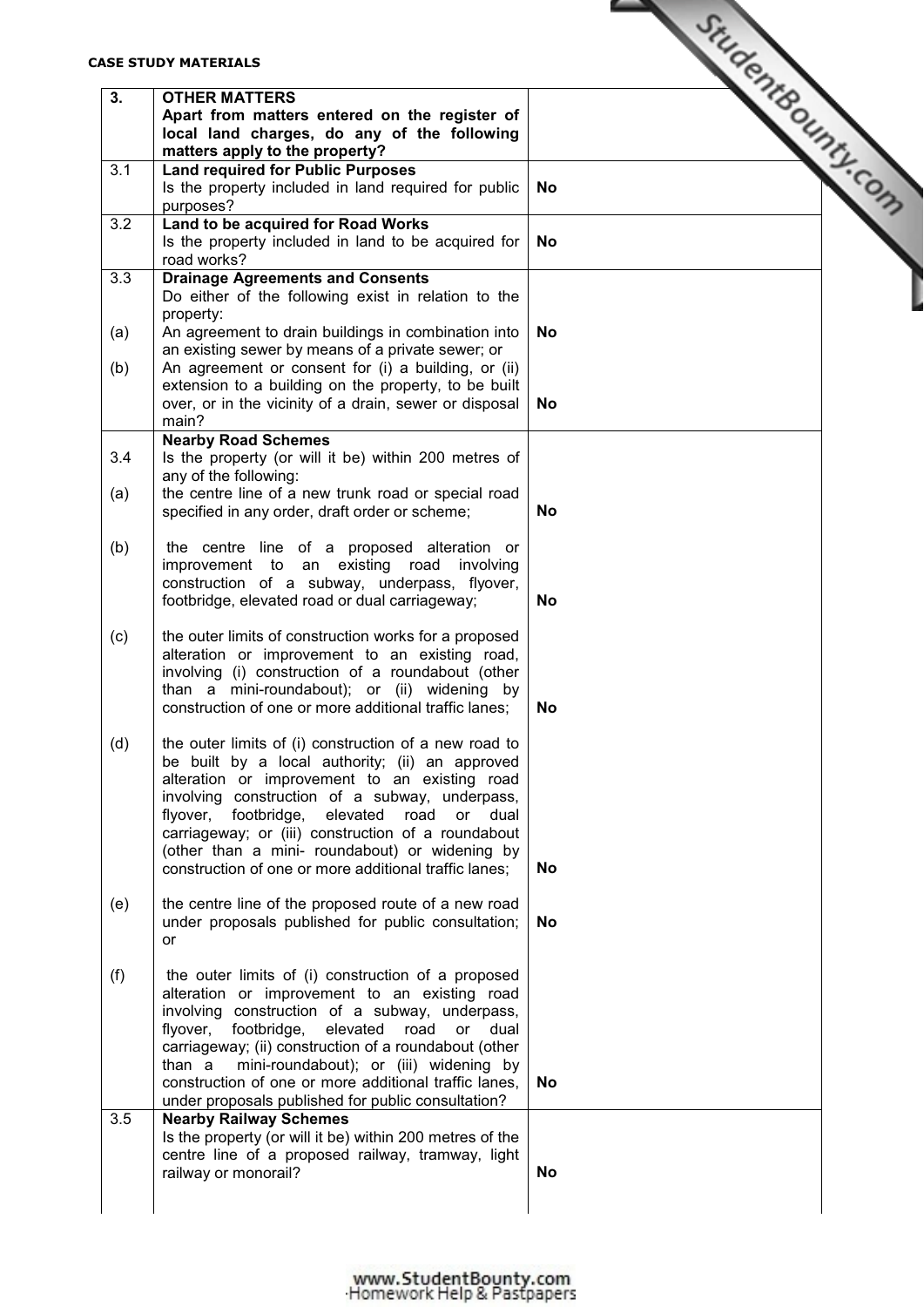|      | <b>CASE STUDY MATERIALS</b>                                                                               |                   |
|------|-----------------------------------------------------------------------------------------------------------|-------------------|
| 3.6  | <b>Traffic Schemes</b>                                                                                    | isdente dunny.com |
|      | Has a local authority approved but not yet                                                                |                   |
|      | implemented any of the following for the roads,                                                           |                   |
|      | footways and footpaths (named in box A) which                                                             |                   |
|      | abut the boundaries of the property:-                                                                     |                   |
| (a)  | permanent stopping up or diversion;                                                                       | <b>No</b>         |
| (b)  | waiting or loading restrictions;                                                                          | <b>No</b>         |
| (c)  | One-way driving;                                                                                          | <b>No</b>         |
| (d)  | prohibition of driving;                                                                                   | <b>No</b>         |
| (e)  | Pedestrianisation;                                                                                        | <b>No</b>         |
| (f)  | vehicle width or weight restriction;                                                                      | <b>No</b>         |
| (g)  | traffic calming works including road humps;                                                               | <b>No</b>         |
| (h)  | residents parking controls;                                                                               | <b>No</b>         |
| (i)  | minor road widening or improvement;                                                                       | <b>No</b>         |
| (i)  | pedestrian crossings;                                                                                     | <b>No</b>         |
| (k)  | cycle tracks; or                                                                                          | <b>No</b>         |
| (1)  | bridge building?                                                                                          | <b>No</b>         |
| 3.7  | <b>Outstanding Notices</b>                                                                                |                   |
|      | Do any statutory notices which relate to the                                                              |                   |
|      | following matters subsist in relation to the property                                                     |                   |
|      | other than those revealed in a response to any                                                            |                   |
|      | other enquiry in this section:-                                                                           |                   |
| (a)  | building works;                                                                                           | <b>No</b>         |
| (b)  | environment;                                                                                              | <b>No</b>         |
| (c)  | health and safety;                                                                                        | <b>No</b>         |
| (d)  | housing;                                                                                                  | <b>No</b>         |
| (e)  | highways; or                                                                                              | <b>No</b>         |
| (f)  | public health?                                                                                            | <b>No</b>         |
| 3.8  | <b>Contravention of Building Regulations</b>                                                              |                   |
|      | Has a local authority authorised in relation to the                                                       |                   |
|      | property any proceedings for the contravention of                                                         |                   |
|      | any provision contained in Building Regulations?                                                          | No                |
| 3.9  | Notices, Orders, Directions and Proceedings                                                               |                   |
|      | under Planning Acts                                                                                       |                   |
|      | Do any of the following subsist in relation to the                                                        |                   |
|      | property, or has a local authority decided to issue,                                                      |                   |
|      | serve, make or commence any of the following:-                                                            |                   |
| (a)  | an enforcement notice;                                                                                    | No                |
| (b)  | a stop notice;                                                                                            | No                |
| (c)  | a listed building enforcement notice;                                                                     | <b>No</b>         |
| (d)  | a breach of condition notice;                                                                             | <b>No</b>         |
| (e)  | a planning contravention notice;                                                                          | <b>No</b>         |
| (f)  | another notice relating to breach of planning                                                             | No                |
|      | control:                                                                                                  |                   |
| (g)  | a listed building repairs notice;                                                                         | <b>No</b>         |
| (h)  | in the case of a listed building deliberately allowed                                                     | <b>No</b>         |
|      | to fall into disrepair, a compulsory purchase order                                                       |                   |
|      | with a direction for minimum compensation;                                                                |                   |
| (i)  | a building preservation notice;                                                                           | <b>No</b>         |
| (i)  | a direction restricting permitted development;                                                            | <b>No</b>         |
| (k)  | an order revoking or modifying planning permission;                                                       | <b>No</b>         |
| (1)  | an order requiring discontinuance of use of                                                               | No                |
|      | alteration or removal of building or works;                                                               |                   |
| (m)  | a tree preservation order;                                                                                | <b>Yes</b>        |
| (n)  | proceedings to enforce a planning agreement or                                                            | <b>No</b>         |
|      | planning contribution?                                                                                    |                   |
|      |                                                                                                           |                   |
|      |                                                                                                           |                   |
| 3.10 | <b>Conservation Area</b>                                                                                  |                   |
| (a)  | Do the following apply in relation to the property:-<br>the making of the area a Conservation Area before | <b>No</b>         |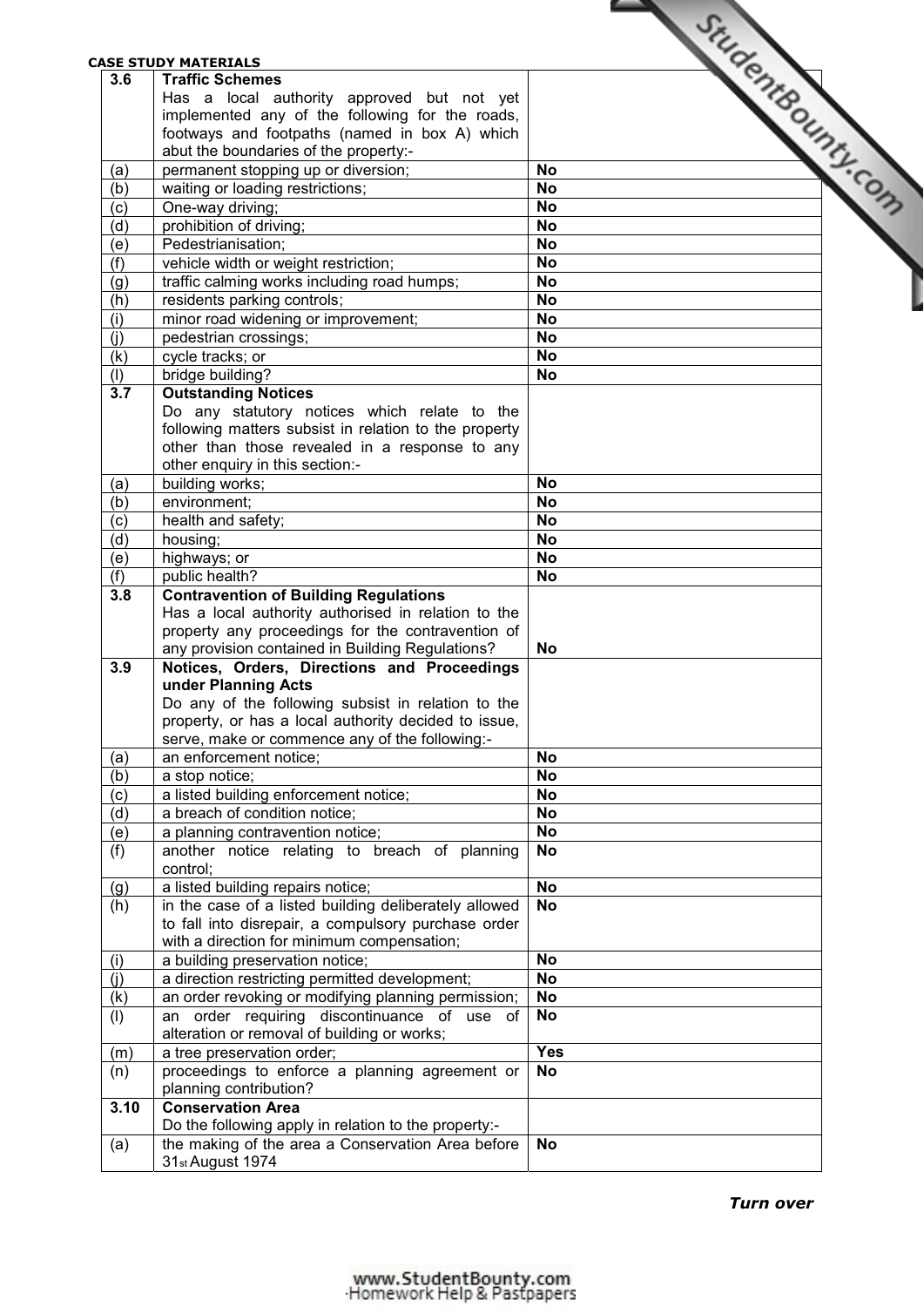|      | ASE STUDY MATERIALS                                                                                                                                                                                                                                                                                                                                                                                                          | StudentBounty.com                                                                                                                                                                                                                                    |
|------|------------------------------------------------------------------------------------------------------------------------------------------------------------------------------------------------------------------------------------------------------------------------------------------------------------------------------------------------------------------------------------------------------------------------------|------------------------------------------------------------------------------------------------------------------------------------------------------------------------------------------------------------------------------------------------------|
| (b)  | an unimplemented resolution to designate the area<br>a Conservation Area?                                                                                                                                                                                                                                                                                                                                                    | No                                                                                                                                                                                                                                                   |
| 3.11 | <b>Compulsory Purchase</b><br>Has any enforceable order or decision been made<br>to compulsorily purchase or acquire the property?                                                                                                                                                                                                                                                                                           | No                                                                                                                                                                                                                                                   |
| 3.12 | <b>Contaminated Land</b><br>Do any of the following apply (including any relating<br>to land adjacent to or adjoining the property which<br>has been identified as contaminated land because it<br>is in such a condition that harm or pollution of<br>controlled waters might be caused on the property):-                                                                                                                  |                                                                                                                                                                                                                                                      |
| (a)  | a contaminated land notice;                                                                                                                                                                                                                                                                                                                                                                                                  | 01/04/2012 - There are<br>currently no entries on the<br>Contaminated Land Register. For<br>information on potential sites please<br>contact Allerdale Borough Council or<br>visit their<br>website below:<br>http://www.allerdale.gov.uk/clstrategy |
| (b)  | in relation to a register maintained under section<br>78R of the Environmental Protection Act 1990:-<br>(i) a decision to make an entry; or<br>(ii) any entry; or                                                                                                                                                                                                                                                            | As above                                                                                                                                                                                                                                             |
| (c)  | consultation with the owner or occupier of the<br>property conducted under section 78G(3) of the<br>Environmental Protection Act 1990 before the<br>service of a remediation notice?                                                                                                                                                                                                                                         | As above                                                                                                                                                                                                                                             |
| 3.13 | <b>Radon Gas</b><br>Do the records indicate that the property is in a<br>"Radon Affected Area" as identified by the Health<br>Protection Agency?                                                                                                                                                                                                                                                                             | It is in an area where between 3% -<br>8% of homes are estimated to be at<br>or above the action level                                                                                                                                               |
|      | Important note - The answer to this question (3.13) is based on<br>an inspection of the Indicative Atlas of Radon in England and<br>Wales (HPA-RPD-033). This publication shows the worst case<br>for each 1km grid square; as a result, a positive answer does not<br>necessarily mean that the property is 'Radon Affected'; it is<br>merely an indication as to whether further enguiries should be<br>made with the HPA. |                                                                                                                                                                                                                                                      |

Informative:

'Radon Affected Area' means a part of the country with a 1% probability or more of present or future homes being above the Action Level. Such areas are designated by the Health Protection Agency which also advises Government on the numerical value of the 'Radon Action Level' (the recommended maximum radon concentration for present homes expressed as an annual average concentration in the home. Radon Concentrations above the Action Level should be reduced below it and become as low as reasonably practicable. The areas are identified from radiological evidence and are periodically reviewed by the Health protection Agency or its predecessor the Nation Radiation Protection Board. Existing homes in Affected Areas should have radon measurements. The present owner should say whether the radon concentration has been measured in the property; whether the result was at or above the Action Level and if so whether remedial measures were installed and whether the radon concentration was re-tested to assess the effectiveness of the remedy.

Radon Preventative measures are required for new buildings in the higher risk area. For new properties the builder and/or the owners of properties built after 1988 should say whether protective measures were incorporated in the construction of the property.

For further information on radon, including an indicative version of the Radon Affected Area map, the associated health risks and common questions and answers is available on the Health Protection Agency (HPA) website; www.HPA.org.uk/radiation/radon/index.htm. Alternatively information can be requested from HPA by telephone (0800 614529 (24h) or (01235 822622 (D/T) or by writing to Radon Studies, Health Protection Agency, Radiation Protection Division, Chilton, Didcot, Oxon, OX11 0RQ.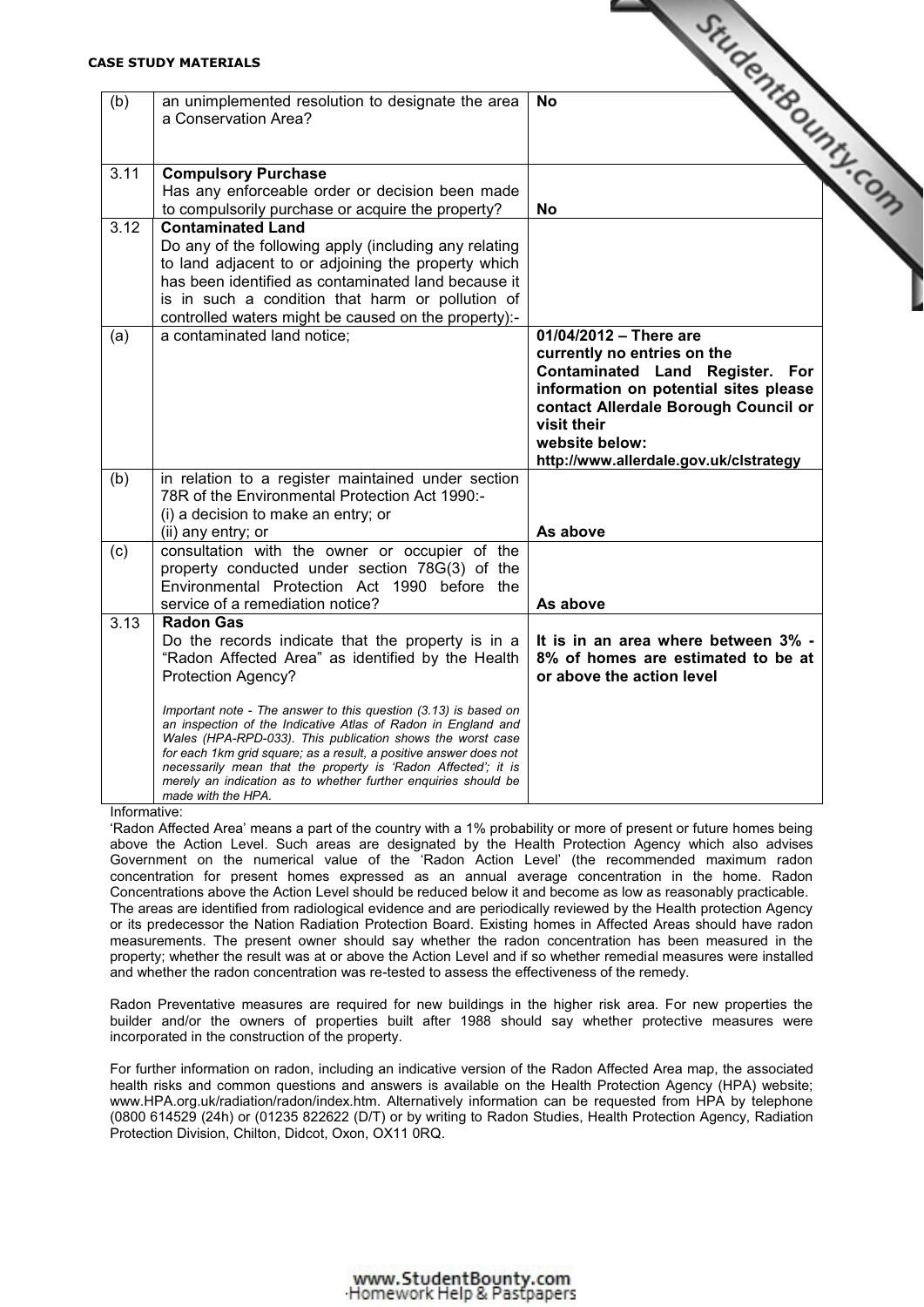| <b><i>FUDY MATERIALS</i></b>                                               |                      | <b>DOCUMENT 6</b>                                                                                                |
|----------------------------------------------------------------------------|----------------------|------------------------------------------------------------------------------------------------------------------|
|                                                                            |                      | sugentsounts.com<br>The Standard Conditions of Sale (5 <sup>th</sup> edition)                                    |
|                                                                            |                      | For conveyancer's use only                                                                                       |
| <b>CONTRACT</b>                                                            |                      |                                                                                                                  |
| Incorporating the<br><b>Standard Conditions of Sale</b><br>(Fifth Edition) |                      | Law Society Formula: [A / B / C / Personal exchange]<br>The information above does not form part of the Contract |
| Date                                                                       |                      |                                                                                                                  |
| <b>Seller</b>                                                              |                      |                                                                                                                  |
| <b>Buyer</b>                                                               |                      |                                                                                                                  |
| Property (freehold/leasehold)                                              | $\ddot{\phantom{a}}$ |                                                                                                                  |
| Title number/root of title                                                 |                      |                                                                                                                  |
| <b>Specified incumbrances</b>                                              |                      |                                                                                                                  |
|                                                                            |                      |                                                                                                                  |
| Title guarantee (full/limited)                                             |                      |                                                                                                                  |
| <b>Completion date</b>                                                     |                      |                                                                                                                  |
| <b>Contract rate</b>                                                       |                      |                                                                                                                  |
| Purchase price                                                             |                      |                                                                                                                  |
| <b>Deposit</b>                                                             |                      |                                                                                                                  |
| Contents price (if separate)                                               |                      |                                                                                                                  |
| <b>Balance</b>                                                             |                      |                                                                                                                  |

The seller will sell and the buyer will buy the property for the purchase price.

| WARNING                                                                                                              | Signed       |
|----------------------------------------------------------------------------------------------------------------------|--------------|
| This is a formal document, designed to<br>create legal rights and legal obligations.<br>Take advice before using it. |              |
|                                                                                                                      | Seller/Buyer |